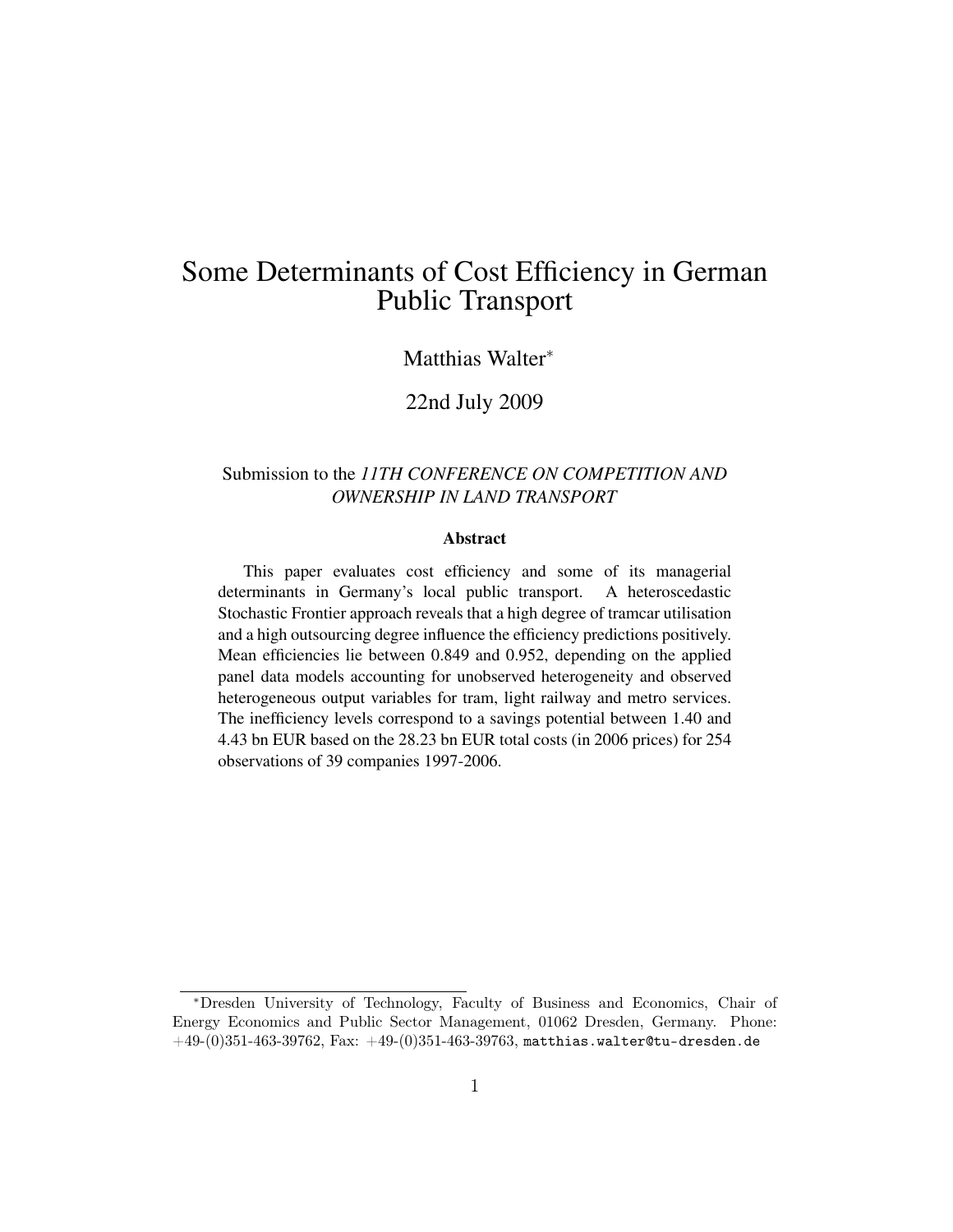### 1.0 Introduction

As local monopolies public transport networks are a natural point of interest for researchers conducting efficiency analysis. The results of such analyses can be very useful for yardstick competition among the transportation companies. However scientific benchmarking has not yet found its way into practical regulation in Germany. Instead, competitive tendering, which is encouraged via EU regulation 1370/2007, is used to provide incentives for efficient transport services, but only in some regions. Hence the question is what conclusions can be drawn from applying efficiency analysis to local public transport. Two possibilities emerge: evaluation of market structure, and supporting strategic firm decisions. This paper focuses on the second point, and evaluates cost efficiency and some of its determinants for multi-output companies. Multi-output companies are those which provide bus services and tram, light railway, and metro (in the sense of underground) services - aggregated as rail-bound services.<sup>[1](#page-1-0)</sup>

The ultimate challenge for the country's local public transport is the very low level of cost coverage across nearly all companies with a mean level of 73.8 per cent [\(Verband Deutscher Verkehrsunternehmen, 2008\)](#page-27-0). Parts of these losses may be attributed to the reality that local public transport is a public service obligation (*Daseinsvorsorge*). However, as public budgets are tighten, long-term losses may not be sustainable.

This paper focuses on evaluating cost efficiency and some of the major determinants with Stochastic Frontier Analysis (SFA). SFA is a parametric benchmarking method which compares decision-making units relative to the

<span id="page-1-0"></span><sup>&</sup>lt;sup>1</sup> The companies in the data set used in this paper do not offer suburban (for example S-Bahn) or regional railway services. The analysis is hence restricted to services based on the German passenger transportation law (Personenbeförderungsgesetz, PBefG) and the German Ordinance on the Construction and Operation of Rail Systems for Light-Rail-Transit (Verordnung über den Bau und Betrieb der Straßenbahnen (Straßenbahn-Bau- und Betriebsordnung - BOStrab)).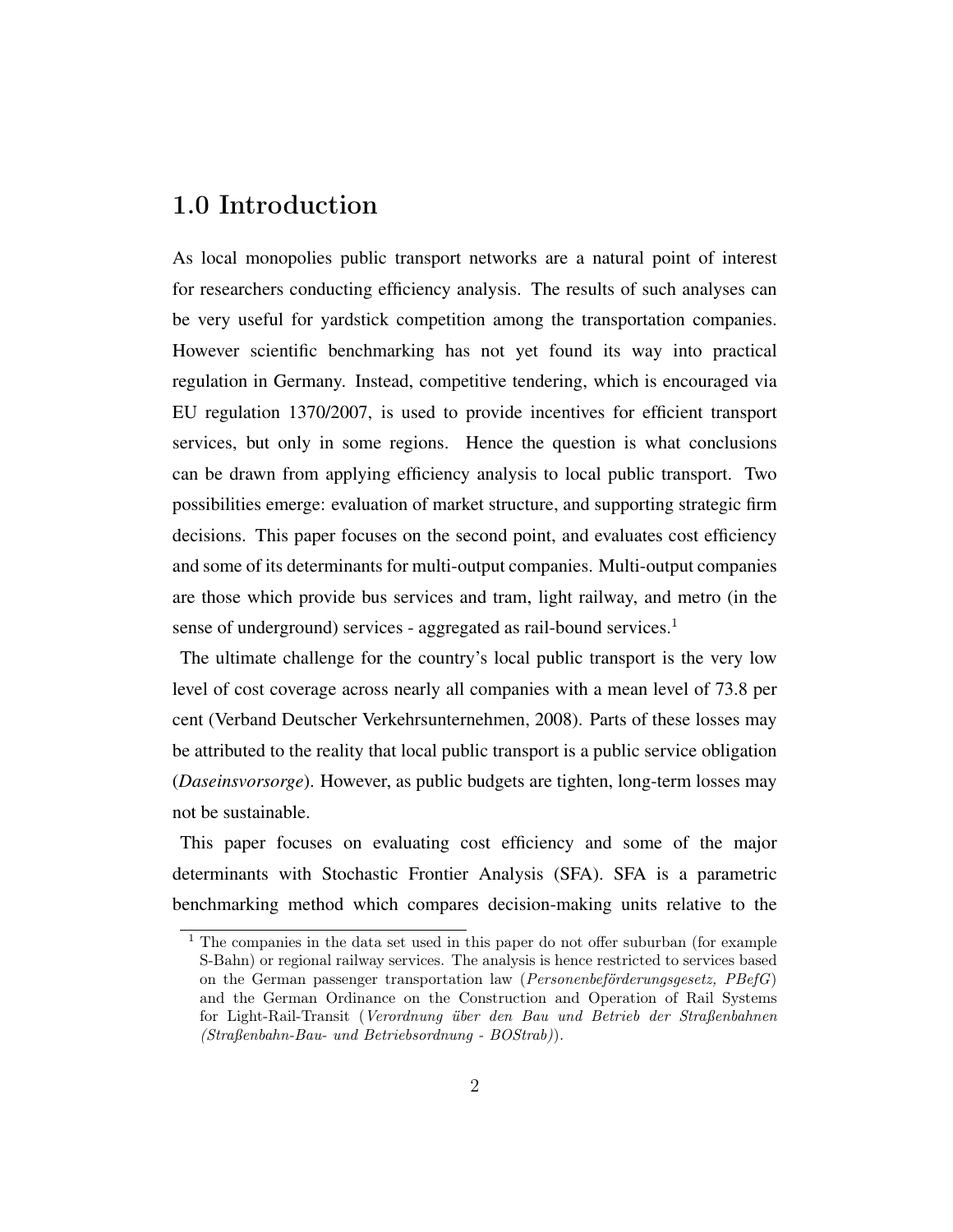best-practice peer. It does not assume as does neoclassical theory [\(Samuelson,](#page-26-0) [1983\)](#page-26-0) that all players act optimally. I prefer SFA instead of Data Envelopment Analysis (DEA), which in its basic implementation is deterministic and non-parametric, mainly because of the applicability of panel data models with SFA that incorporates the time horizon into the analysis. Furthermore, SFA is useful because of the possible derivations from the deployment of a functional form, for example, significance levels, and because it can handle data errors.<sup>[2](#page-2-0)</sup> Three SFA models are used in the following analysis because there is substantial difference in how they manage for unobserved heterogeneity and observed heterogeneous output characteristics. Additionally, the vehicle utilisation rate and the outsourcing share are suspected to be determinants of efficiency which are under management's control. For these reasons the usual assumption of independent and identically distributed inefficiencies may not be maintainable.

Since these managerial determinants are endogenous it may not be appropriate to allow them to directly affect the mean of the inefficiency function, unlike the treatment of exogenous variables in [Battese and Coelli](#page-22-0) [\(1995\)](#page-22-0). I therefore follow the approach of [Bhattacharyya et al](#page-23-0) [\(1995\)](#page-23-0) and [Hadri et al](#page-25-0) [\(2003b\)](#page-25-0) who include these managerial determinants as heteroscedastic variables in the inefficiency function and then compare efficiency levels. The analysis is conducted on a unique panel data set which has been implicitly collected for this research project and represents the first of its kind for local public transport in Germany. It consists of 254 observations for 39 multi-output companies from 1997 until 2006.

Pioneering studies in stochastic efficiency analysis of multi-output local public transport operators were carried out by [Viton](#page-27-1) [\(1992,](#page-27-1) [1993\)](#page-27-2), who evaluated economies of scale and scope and benefits from organisational restructuring in

<span id="page-2-0"></span><sup>2</sup> I am aware that the a priori assumption of a special functional form imposes some restrictions on the analysis. See [Greene](#page-24-0) [\(2008\)](#page-24-0) for an in-depth introduction of the econometric approach to efficiency analysis.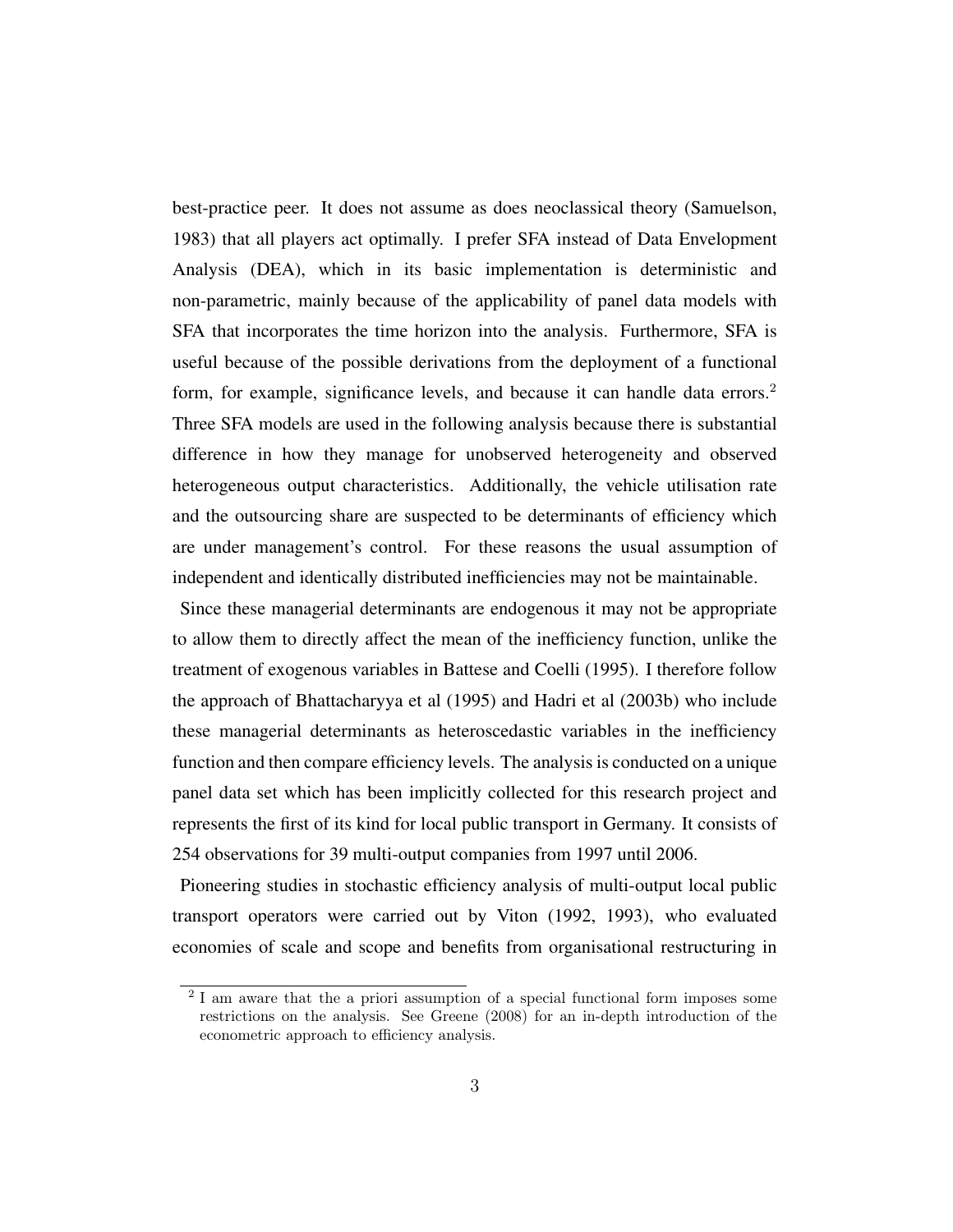the San Francisco Bay area. Viton applied a quadratic cost function to companies with zero outputs for some of the considered outputs, motor bus, rapid or commuter rail, streetcar, trolley-bus, demand-responsive, and other means of public transport. The cost frontier was estimated based on a pooled data set from 1984 until 1986 following the model by [Aigner et al](#page-22-1) [\(1977\)](#page-22-1), who first introduced the concept of SFA. Viton's results support the formation of larger entities.

[Bhattacharyya et al](#page-23-0) [\(1995\)](#page-23-0) examined Indian bus operations, analysing the determinants of cost inefficiency, which are under control of management. The determinants are included as heteroscedastic components of the inefficiency function. A translog variable cost function is estimated in a multi-step procedure with firm- and time-specific effects exploring the data's panel structure. The results indicate that, under the threat of closure nationalised operators are the most inefficient, followed by corporations with an independent administrative and managerial structure and units that are operated by transportation departments of state governments. As expected, the breakdown rate negatively influences efficiency whereas the rate of vehicle utilisation positively influences efficiency predictions.

[Farsi et al](#page-24-1) [\(2006\)](#page-24-1) compared cost efficiency predictions of several Stochastic Frontier models and calculated economies of scale and density for regional bus companies in Switzerland. They suggest that the True Random Effects (TRE) model by [Greene](#page-24-2) [\(2004,](#page-24-2) [2005b\)](#page-24-3) could be used as a benchmark model for regulation purposes, mainly because of its ability to differ between inefficiency and unobserved heterogeneity.[3](#page-3-0) Conventional models, in particular a pooled model fed with panel data, the applied Random Effects (RE) model [\(Pitt and](#page-26-1) [Lee, 1981\)](#page-26-1) and the Fixed Effects model [\(Schmidt and Sickles, 1984\)](#page-26-2), may give inaccurate results.

<span id="page-3-0"></span><sup>3</sup> However, the authors emphasise that a mechanical use transferring efficiency levels into X-factors must be avoided.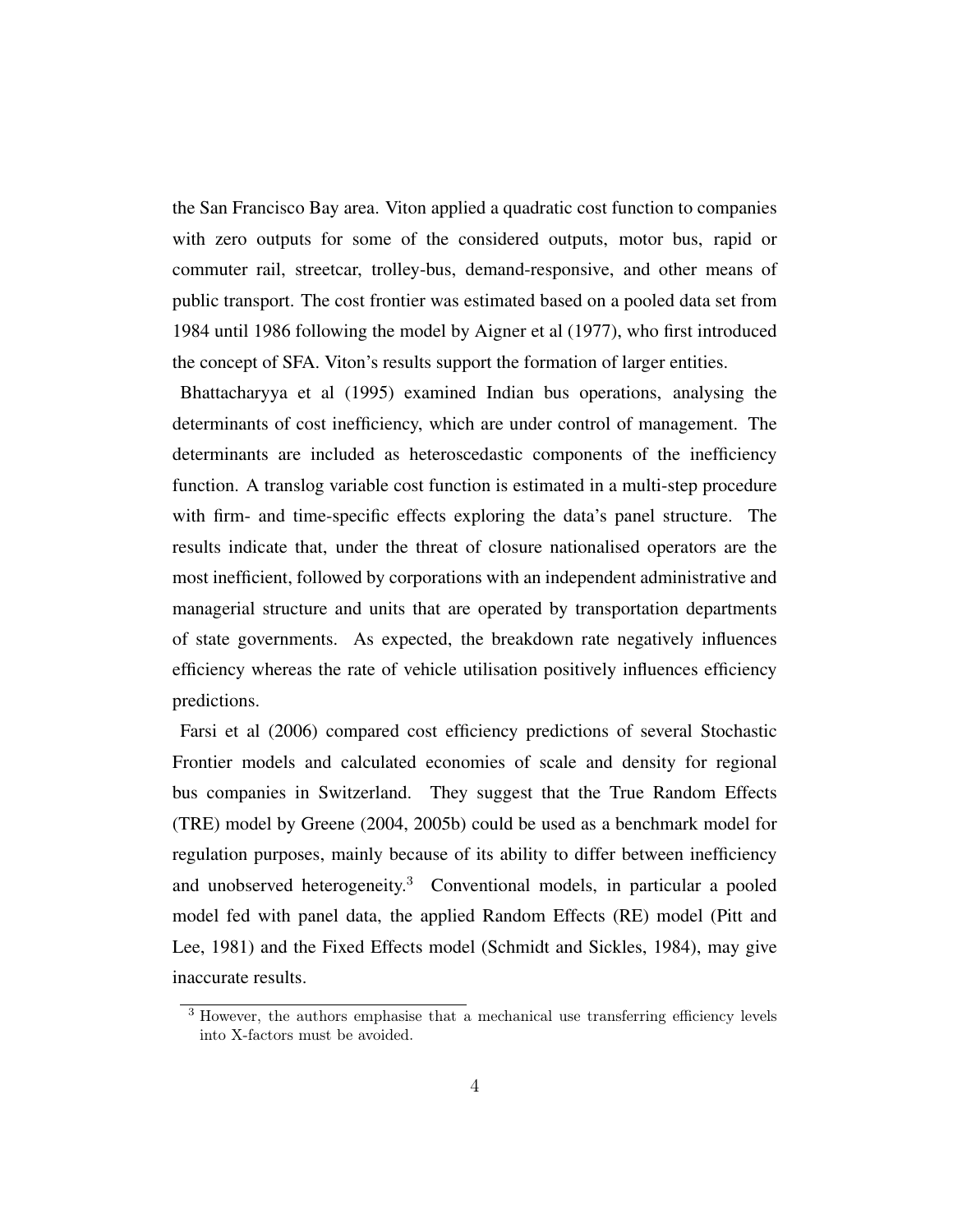[Farsi et al](#page-24-4) [\(2007\)](#page-24-4) evaluated economies of scale and scope for a panel data sample of Swiss operators. The three modes of transport, trolley-bus, motor-bus and tramways, are captured by a quadratic cost function. The estimations are based on a pooled heteroscedastic model with autoregressive errors. This econometric framework relies on average functions. The authors find increasing returns to scale across all modes of transport and economies of scope. This paper does not consider economies of scale and scope. The interested reader may consult [Nieswand et al](#page-26-3) [\(2008\)](#page-26-3) for bus operators and [Walter](#page-27-3) [\(2009\)](#page-27-3) for multi-output companies in Germany.

The remainder of this paper is structured as follows: Section 2 provides the functional form with its specification as well as the econometric models. Section 3 describes the data in combination with the activity in the German local public transport sector. Section 4 gives the results as well as their interpretation and Section 5 concludes.

## 2.0 Methodology

### 2.1 Cost function

The application of a cost function requires the assumption of cost-minimising behaviour with given input prices and output quantities [\(Coelli et al, 2005\)](#page-23-1). Transport economists have typically applied a cost function<sup>[4](#page-4-0)</sup> instead of a profit function, probably also due to data constraints. Nowadays, it is more difficult to determine whether local public transport companies in Germany minimise costs or maximise profits because of the increasing policy demands for fewer subsidies. The exogeneity of output quantities can be justified with the definiteness of the

<span id="page-4-0"></span><sup>4</sup> See [Berechman](#page-22-2) [\(1993\)](#page-22-2) for an introduction.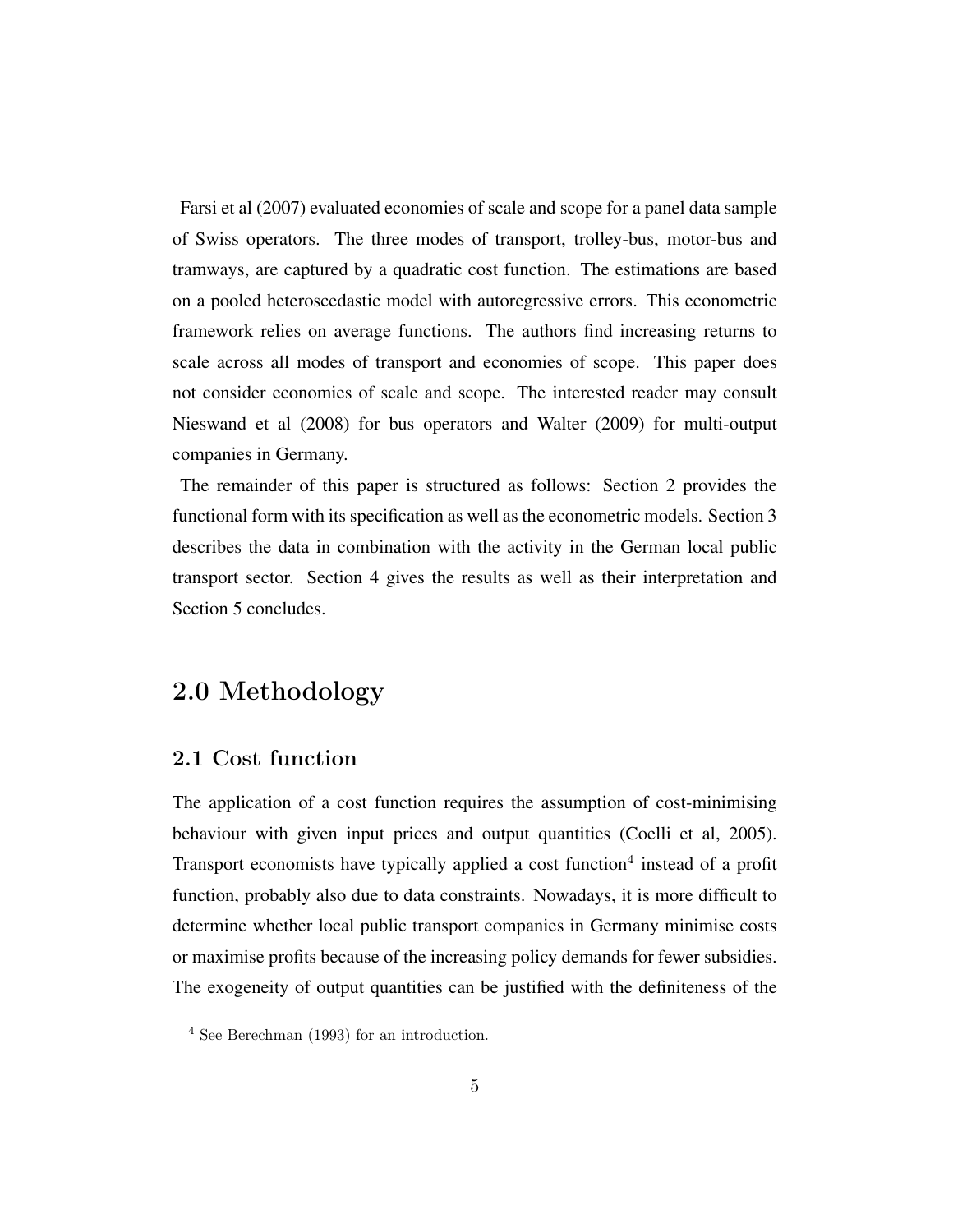supplied area, typical for a local monopoly, and the requirement to supply, because local transport is a public service obligation. In this case, a total cost  $(C)$  function can be written as

$$
C = f(Y, Q, w_L, w_K, ID, D_t)
$$
\n<sup>(1)</sup>

dependent on two outputs, the number of seat-kilometres for buses  $(Y)$  and the number of seat-kilometres in trams, light railways and metros  $(Q)$ ,<sup>[5](#page-5-0)</sup> on two input prices, for labour  $(w_L)$  and capital  $(w_K)$ , on an inverse density index  $(ID)$  which is beyond the firm's control and on the time, represented by year dummies  $D_t$ <sup>[6](#page-5-1)</sup>. Seat-kilometres is preferred as output over vehicle-kilometres, because the size of vehicles, a substantial cost driver, is then included. Both measures however represent a pure supply side consideration of output. In contrast, passenger-kilometres, passengers or revenues also take demand into account. Which output specification to use has been discussed intensively in the literature (see e.g. [De Borger et al, 2008,](#page-23-2) or [De Borger et al, 2002,](#page-23-3) in recent years). Management's limited control over network and frequency planning, and political considerations predominate today. The first competitive tenderings carried out in the last decade have also mostly relied on gross contracts, leaving the revenue risk to the public transport authority. Since this paper evaluates management performance, the use of demand-oriented output measures would punish management for requirements imposed by authorities. Hence, I follow [Farsi et al](#page-24-4) [\(2007\)](#page-24-4), [Farsi et al](#page-24-1) [\(2006\)](#page-24-1), [Margari et al](#page-25-1) [\(2007\)](#page-25-1), [Roy and Yvrande-Billon](#page-26-4) [\(2007\)](#page-26-4) and [Piacenza](#page-26-5) [\(2006\)](#page-26-5) and use the supply-oriented measure, seat-kilometres. I note that demand-oriented measures are only available as aggregates in the data

<span id="page-5-0"></span><sup>5</sup> Including both sitting and standing room.

<span id="page-5-1"></span> $6$  Following [Farsi et al](#page-24-5) [\(2005a\)](#page-24-5) and [Farsi and Filippini](#page-23-4) [\(2009\)](#page-23-4).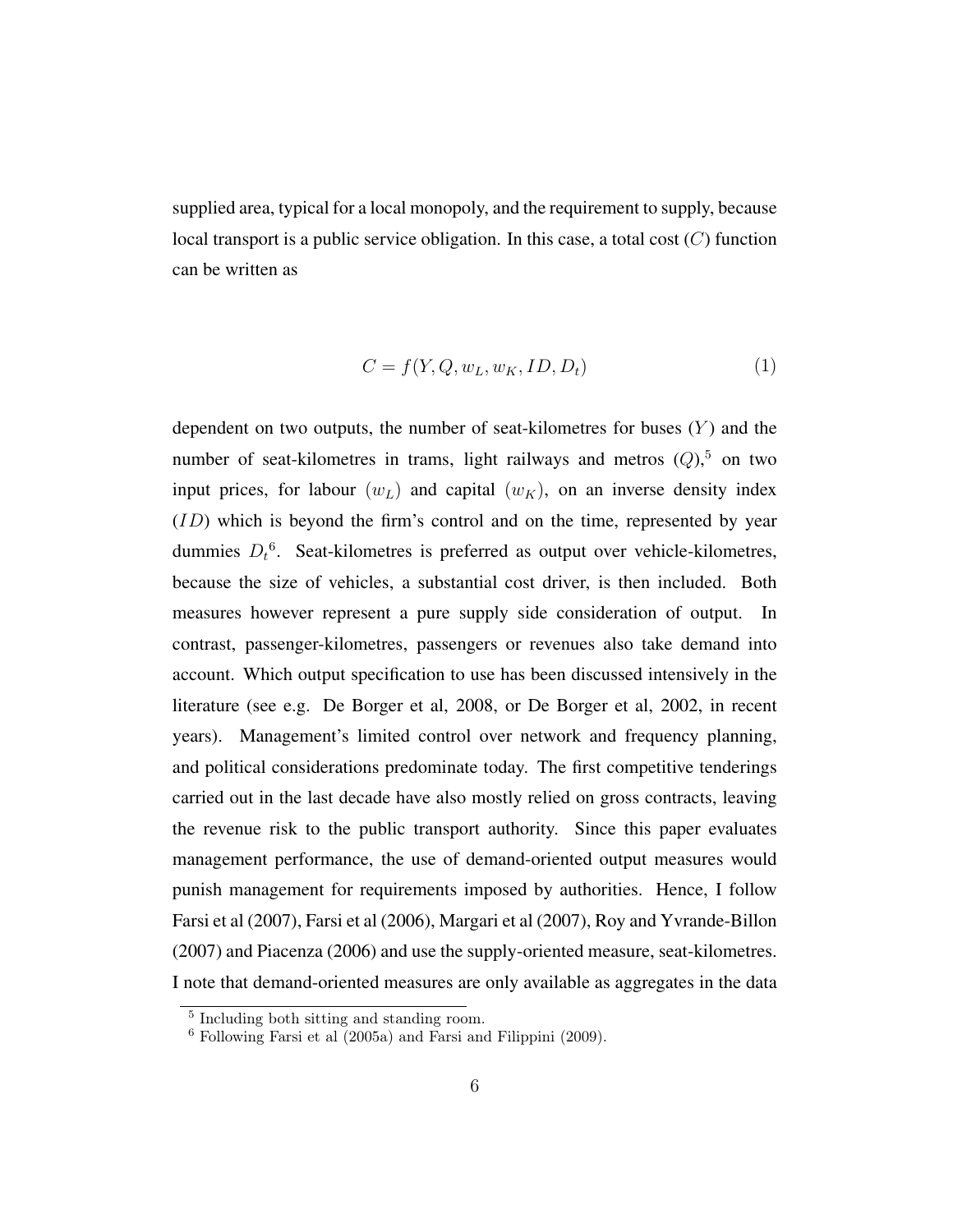set and the cost of applying an aggregate for losing one output is too high and would inadequately reflect the production technology of local public transport.

The year dummies capture technical progress and other unobserved year-specific factors like changes in collective labour contracts. In contrast to a linear time trend, year dummies assume that technical progress does not follow a linear trend, which is an unrealistic assumption in many cases. The effects of technical progress are assumed to be neutral, thus affecting all firms equally. The most commonly applied flexible functional forms are the first-order flexible Cobb-Douglas and the second-order flexible translog functions. Both allow the variables to enter the estimation in logs in contrast to the quadratic function, which makes them linear in parameters and less fragile to extreme data points. Increased flexibility is usually preferred if the function remains estimable. Additionally, the Cobb-Douglas function follows the same-returns-to-scale for all company sizes. As economies of scale have proved to vary across output levels in central European local public transport (see for example [Farsi et al, 2007,](#page-24-4) and [Walter, 2009\)](#page-27-3), this restriction should be avoided if possible. The translog function applied here requires the approximation at a local point which is chosen to be the mean. The median is less influenced by extreme outliers, whereas the mean reflects better the actual position of all data points in the sample. Hence, all variables have been divided by their mean following [Farsi et al](#page-24-6) [\(2005b\)](#page-24-6). After imposing the linear homogeneity in input prices of degree one by dividing costs and the capital price by the factor price for labour,<sup>[7](#page-6-0)</sup> the function can be written as

<span id="page-6-0"></span><sup>7</sup> The other properties of the cost function, e.g. that all costs have to be strictly positive, are verified in the data and the results sections.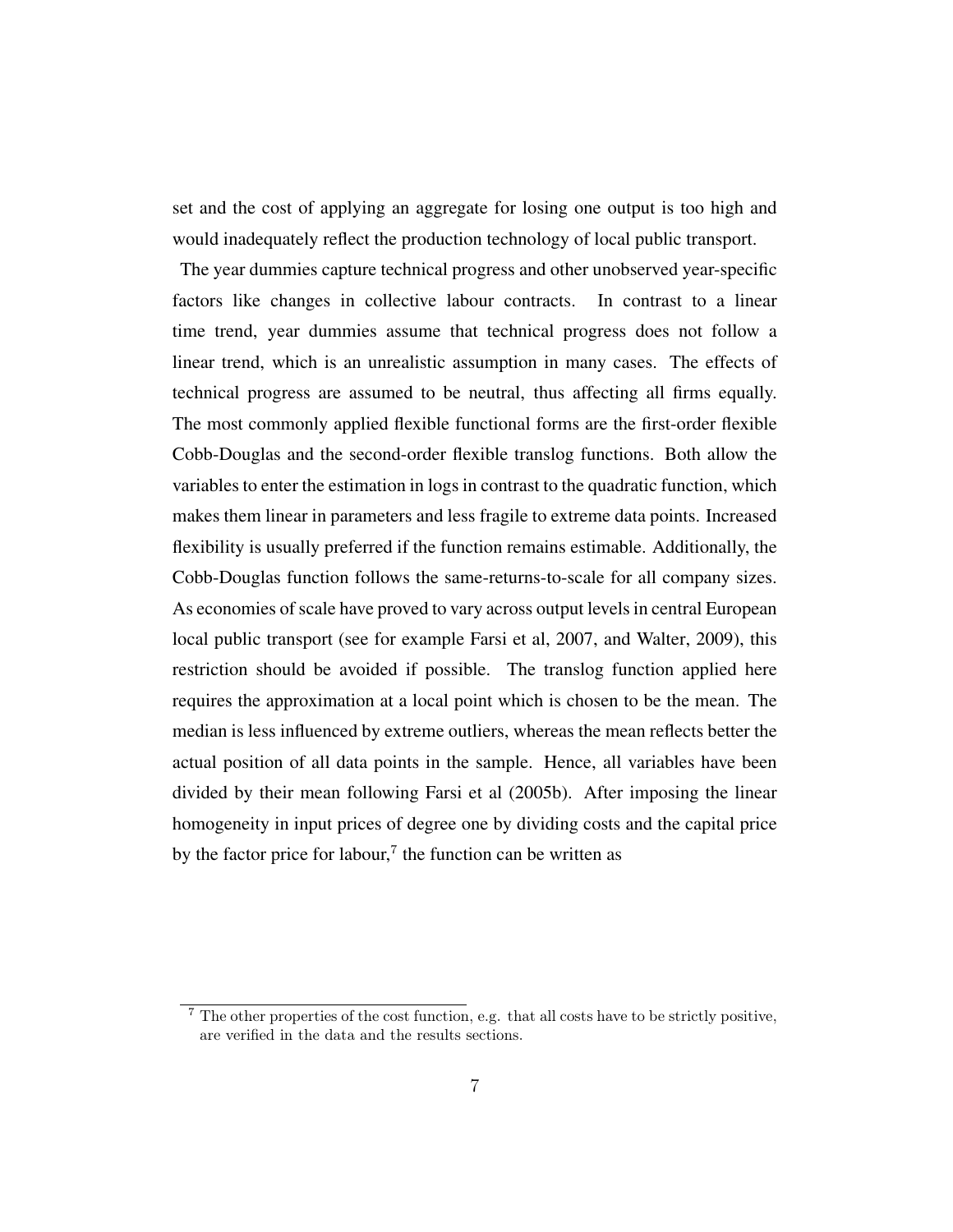<span id="page-7-2"></span>
$$
\ln \frac{C_{it}}{w_{Li}} = \ln C_{it}^{*} = \alpha + \beta_{Y} \ln Y_{it} + \beta_{Q} \ln Q_{it} + \beta_{K} \ln \frac{w_{K_{it}}}{w_{Li}}
$$
  
+ 
$$
\frac{1}{2} \left( \beta_{YY} (\ln Y_{it})^{2} + \beta_{QQ} (\ln Q_{it})^{2} + \beta_{KK} \left( \ln \frac{w_{K_{it}}}{w_{Li}} \right)^{2} \right)
$$
  
+ 
$$
\beta_{YQ} \ln Y_{it} \ln Q_{it} + \beta_{YK} \ln Y_{it} \frac{w_{K_{it}}}{w_{Li}}
$$
  
+ 
$$
\beta_{QK} \ln Q_{it} \frac{w_{K_{it}}}{w_{Li}} + \beta_{ID} ID_{it} + \sum_{t=2}^{10} \beta_{t} D_{t}
$$
  
(2)

with  $\alpha$  representing an intercept term,  $i = 1, 2, ..., 39$  denoting the company and  $t = 1, 2, ..., 10$  denoting the year (for the year dummies,  $t = 1$  (1997) is the omitted year to avoid collinearity).

#### 2.2 Econometric models

The focus here is on Stochastic Frontier models exploiting the panel structure of our data. The first proposed models were the RE model [\(Pitt and Lee, 1981\)](#page-26-1) and the Fixed Effects model [\(Schmidt and Sickles, 1984\)](#page-26-2). Since the amount of within variation in the data is considerably low (at most 6 per cent within variation based on overall variation for costs, outputs and the remaining factor price) $8$  and the Fixed Effects model does not allow the incorporation of efficiency determinants as heteroscedastic factors in the inefficiency function [\(Kumbhakar and Lovell,](#page-25-2)  $2000$ ), I do not consider this model in the following.<sup>[9](#page-7-1)</sup> This paper uses the RE

<span id="page-7-0"></span><sup>8</sup> I calculated the within variation following [Farsi et al](#page-24-5) [\(2005a\)](#page-24-5). For further discussion see also [Farsi et al](#page-24-6) [\(2005b\)](#page-24-6).

<span id="page-7-1"></span><sup>&</sup>lt;sup>9</sup> I will also discard a pooled model [\(Aigner et al, 1977,](#page-22-1) and [Meeusen and van den Broeck,](#page-25-3) [1977\)](#page-25-3) the so-called time-varying inefficiency model (see [Kumbhakar, 1990,](#page-25-4) and [Battese](#page-22-3) [and Coelli, 1992\)](#page-22-3). The pooled model considers each observation as independent and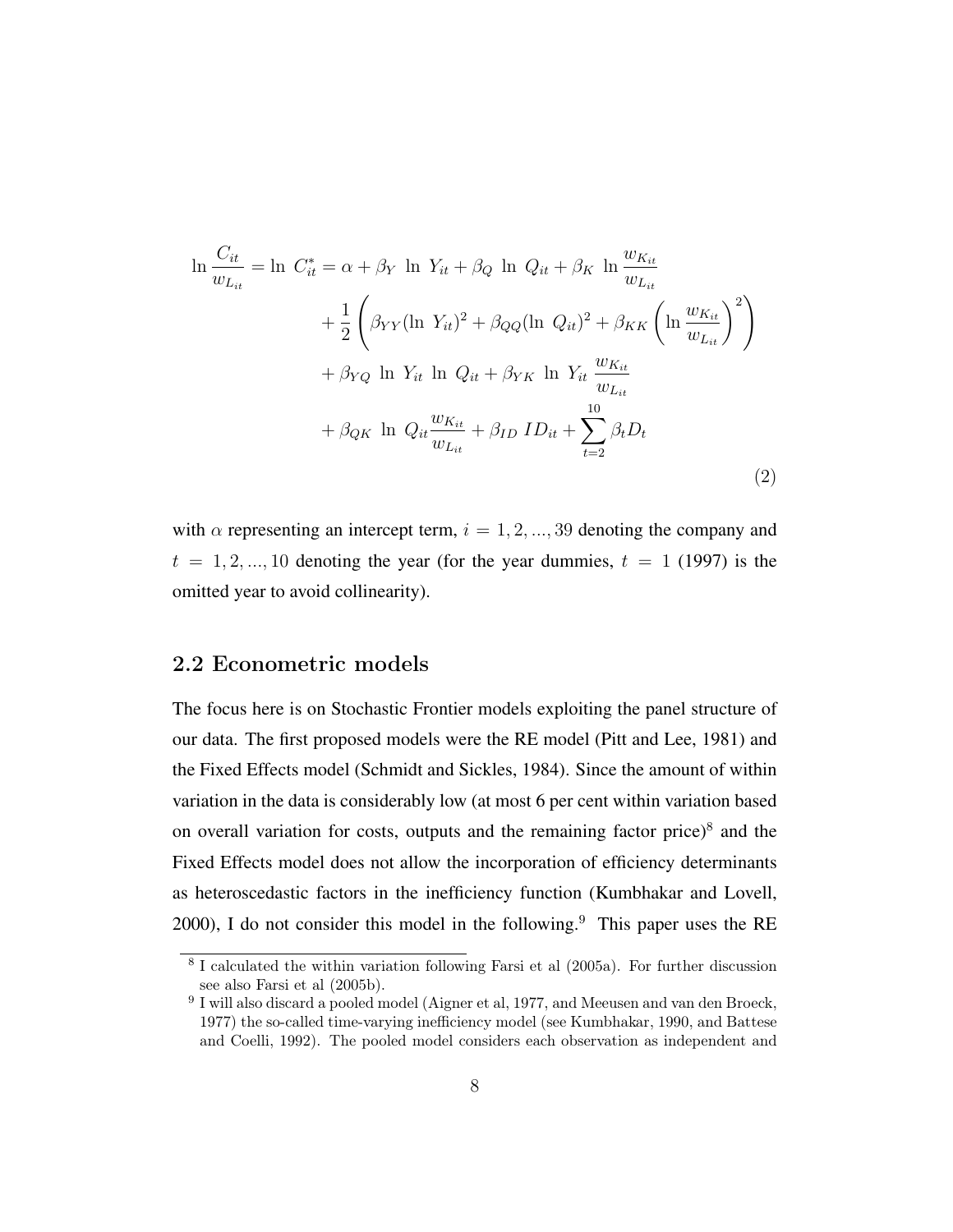model and its advancements. The Stochastic Frontier RE model as suggested by [Pitt and Lee](#page-26-1) [\(1981\)](#page-26-1) interprets the panel data random effects as inefficiency. Thus it does not account for firm heterogeneity and the inefficiency measure is time-invariant. Moreover it assumes the explanatory variables to be uncorrelated with the firm-specific effects. The details of the RE model estimated in this paper are as follows:

$$
\ln C_{it}^* = \alpha + x_{it}'\beta + v_{it} + u_i \tag{3}
$$

with  $x'_{it}$  $\beta$  representing the parameters and the coefficients to be estimated from Equation [2](#page-7-2) and a normal-half-normal distribution of the stochastic term. The time-variant, firm-specific error part  $v_{it} \sim \text{iid}$   $\mathcal{N}(0, \sigma_v^2)$  is independently and identically distributed.  $u_i$  represents the non-negative, time-invariant, firm-specific inefficiency component. The usual assumption is that  $u_i$  is also independently and identically distributed, particularly when there is no evidence about internal firm determinants. In this case, the outsourcing share and the vehicle utilisation rate are suspected to be such factors. Including these factors directly in the mean of the inefficiency function as [Battese and Coelli](#page-22-0) [\(1995\)](#page-22-0) for environmental factors would raise the endogeneity discussion in applied econometrics, although endogeneity does not appear to have the same effect in SFA compared to the econometric estimation of average functions [\(Coelli,](#page-23-5) [2000\)](#page-23-5). The approach followed here is to include the managerial determinants  $z_i$ as heteroscedastic variables in the inefficiency function, directly parameterising the variance of the inefficiency. Formally,  $\sigma_{u_i}^2 = exp(\gamma' z_i)$  with  $\gamma'$  including

does not allow for firm heterogeneity which is obviously not suitable to the data set. The time-varying inefficiency models assume inefficiency to change systematically over time, which is often not the case in reality, for example due to technological or economic shocks.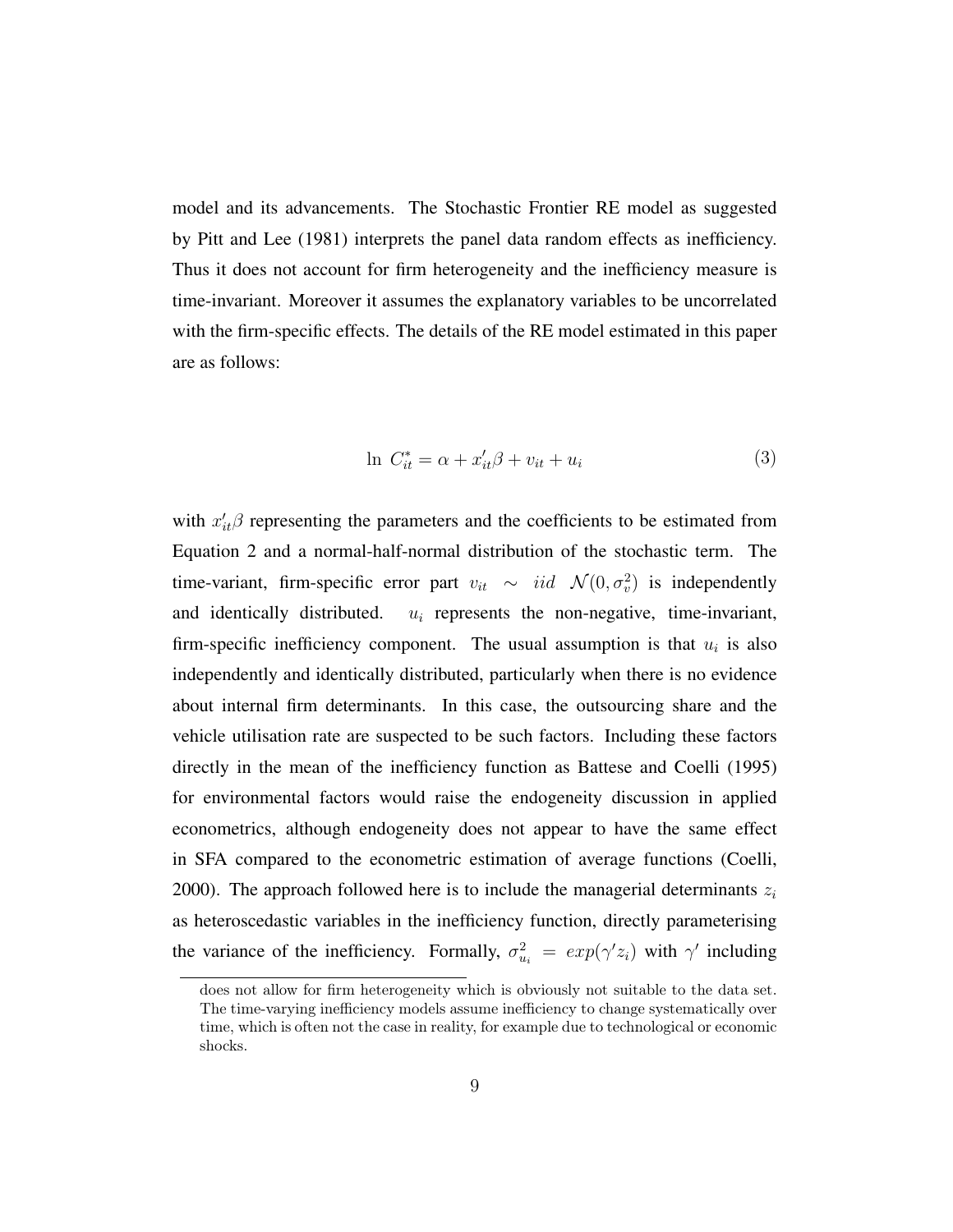an estimated coefficient for an intercept. $10$  Such an approach is used by [Bhattacharyya et al](#page-23-0) [\(1995\)](#page-23-0).<sup>[11](#page-9-1)</sup>  $z_i$  are the degree of tramcar utilisation and the outsourcing grade and should be "[...] variables related to characteristics of firm management [...]" according to [Hadri et al](#page-25-0) [\(2003b\)](#page-25-0). These authors combine the approach with the [Battese and Coelli](#page-22-0) [\(1995\)](#page-22-0) model, not followed here.

Introducing heteroscedasticity, the mean of  $u_i$  then becomes to  $E(u_i)$  =  $\sigma_{u_i} \frac{\varphi(0)}{\phi(0)} = 0.798 \cdot \sigma_{u_i}$  (where  $\varphi$  is the probability density function of the normal distribution, and  $\phi$  is the cumulative distribution function of the normal distribution) [\(Greene, 2007\)](#page-24-7).

This approach is especially useful when the instrumental variable approach is not suitable, for example due to data constraints. Two-stage estimations also have not proven to be a generally accepted solution in such cases.

This RE model is estimated using the Maximum Likelihood Method. From the composed error term, the inefficiencies are attained through the [Jondrow](#page-25-5) [et al](#page-25-5) [\(1982\)](#page-25-5) estimator which uses the conditional mean of the inefficiency term  $E[u_i|u_i+v_{it}]$ . Disadvantageous to the RE model, the inefficiency is time-invariant and unobserved heterogeneity (likely to exist through the omittance of structural variables for network shapes, altitude differences, environmental conditions etc.) is not accounted for. An example in our case is the track gauge of tram systems which differs from 1000 mm (*Meterspur*) to 1435 mm standard railway gauge in Germany. 1000 mm lead to a constant disadvantage in service provision as vehicles have to be smaller with smaller gauges.

The limitations of the RE model can be overcome with the TRE model proposed by [Greene](#page-24-2) [\(2004,](#page-24-2) [2005b\)](#page-24-3). The details of the TRE model (also known as Random

<span id="page-9-0"></span> $^{10}$  I also estimated a RE model in which I allowed for heteroscedasticity in the stochastic error term by letting the variance of it being dependent on the total volume of seat-kilometres. However, this parameter has not proven to be significant.

<span id="page-9-1"></span><sup>11</sup> See also [Wang](#page-27-4) [\(2003\)](#page-27-4), for an application of heteroscedastic variables to financing-constrained investment using SFA.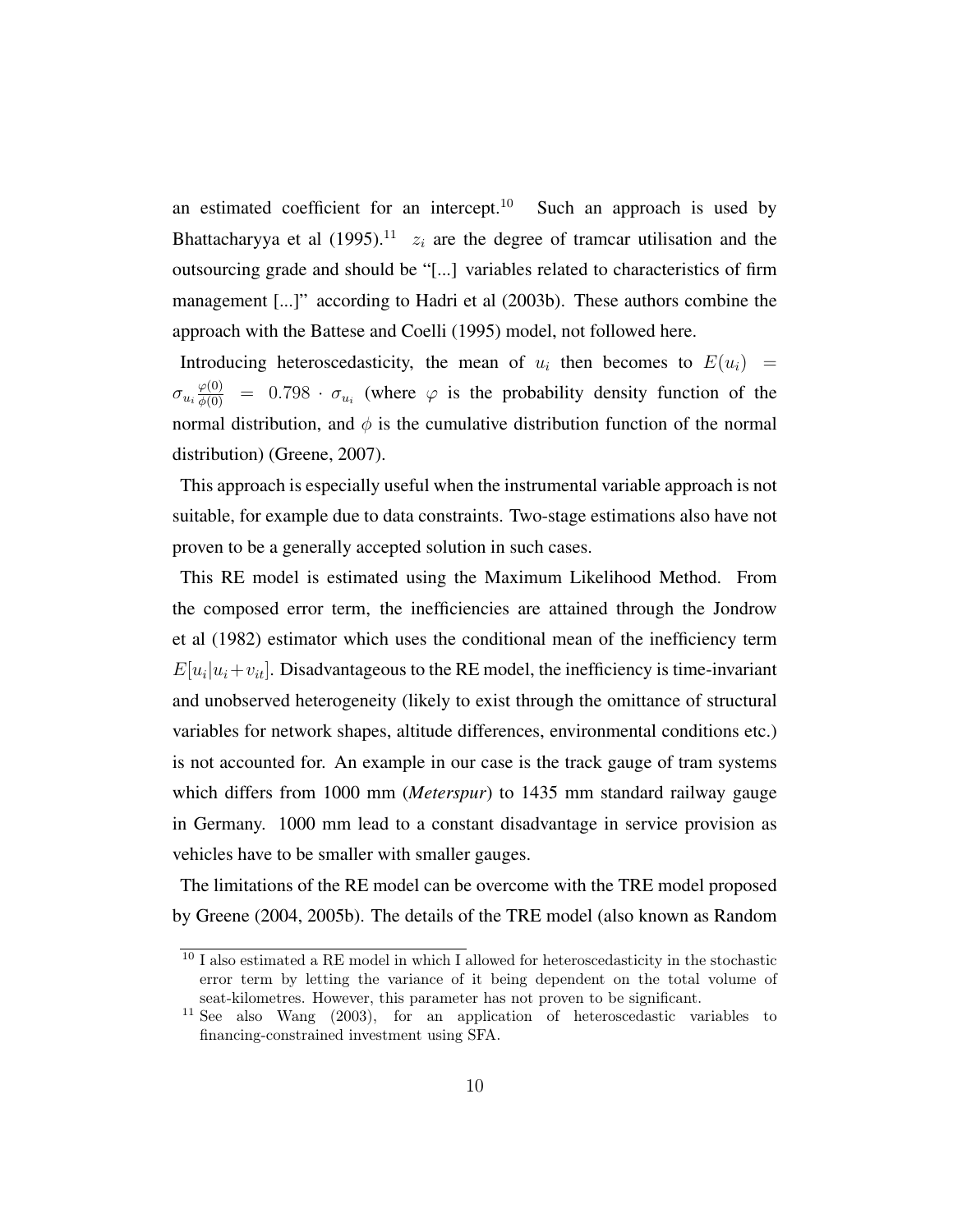Constant model) estimated in this paper are as followed:

$$
\ln C_{it}^* = \alpha_0 + \alpha_i + x_{it}'\beta + v_{it} + u_{it} \tag{4}
$$

with  $\alpha = \alpha_0 + \alpha_i$ ,  $\alpha_0$  representing the firm-invariant intercept,  $\alpha_i \sim iid \mathcal{N}(0, \sigma_{\alpha}^2)$ and representing a firm-specific random intercept term to capture unobserved heterogeneity,  $v_{it} \sim iid \mathcal{N}(0, \sigma_v^2)$  and  $u_{it}$  representing the non-negative, time-variant, firm-specific inefficiency component. There are major differences to the RE model. First, the TRE model has a random intercept being normally distributed and capturing unobserved time-invariant heterogeneity. Second, the inefficiency term is time-variant, allowing a much more realistic image of reality. Third, it also assumes the explanatory variables to be uncorrelated with the firm-specific effects, which may be an unrealistic assumption. However, as [Farsi](#page-24-6) [et al](#page-24-6) [\(2005b\)](#page-24-6) point out, at least time-*variant* efficiency measures are not very sensitive to such a correlation because such correlations may be captured by the coefficients of the cost function and do not affect residuals.

The conditional expectation of the inefficiency term  $E[u_{it}|r_{it}]$  with  $r_{it} = \alpha_i + \alpha_i$  $u_{it} + v_{it}$  is calculated by Monte Carlo simulations [\(Greene, 2005a\)](#page-24-8) in order to be able to approximate the maximisation of the log-likelihood [\(Greene, 2005b\)](#page-24-3). All estimations for this model are done in one step. Apart from this, the model is very similar to that proposed by [Kumbhakar](#page-25-6) [\(1991\)](#page-25-6), also applied by [Kumbhakar and](#page-25-7) [Hjalmarsson](#page-25-7) [\(1995\)](#page-25-7), who use a two-step estimation. The estimations presented in the following again allow for heteroscedasticity in the inefficiency component, so that  $\sigma_{u_{it}}^2 = exp(\gamma' z_{it})$ . The model is a special case of the Random Parameter (RP) model. A RP model with not only random intercept, but also random output parameter is the third model estimated in this paper. The randomness of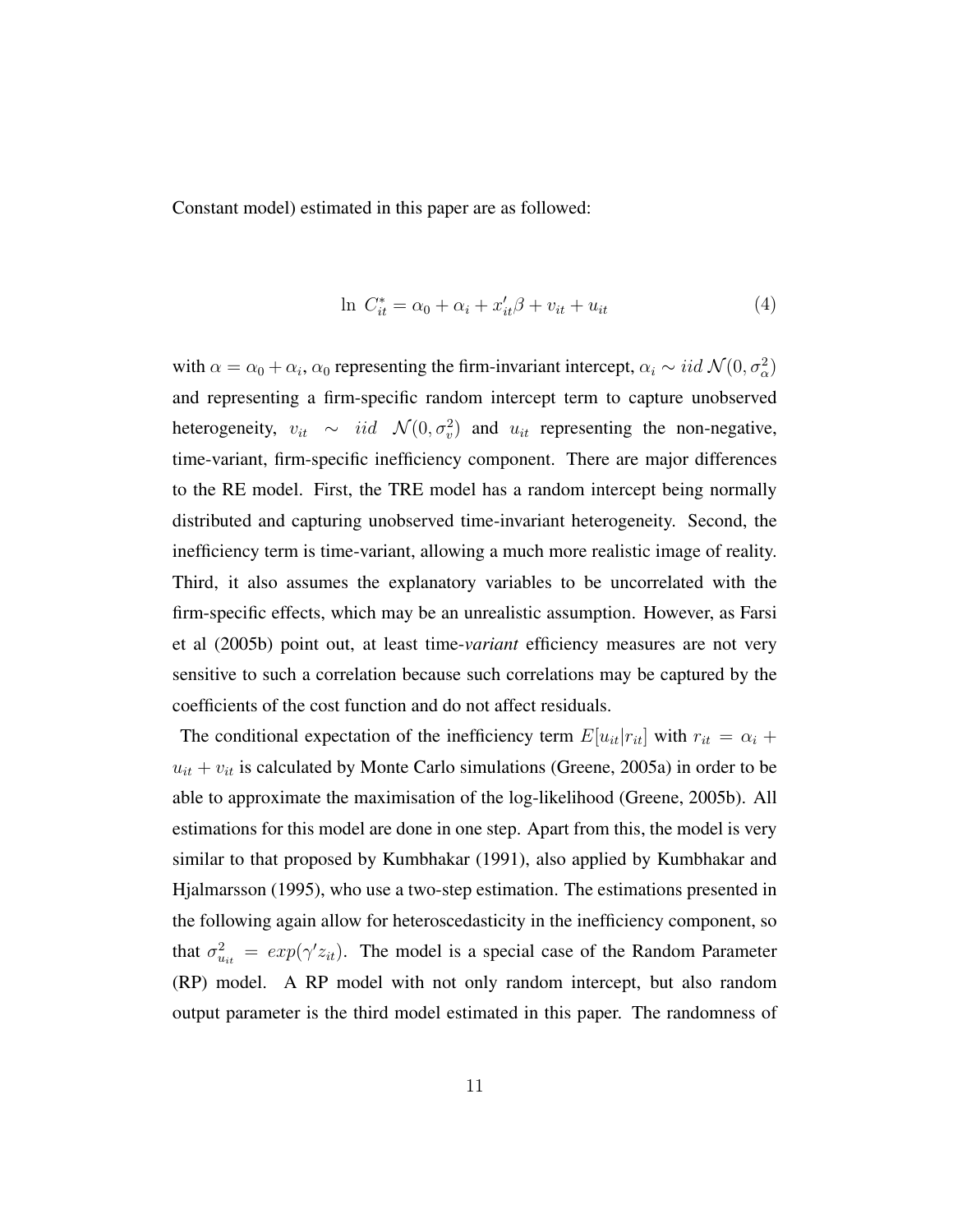output parameters is justified by the different technological systems summarised in the rail-bound output category. A relatively slow overground tram in Dresden definitely uses a different technology than a metro-similar light railway system in Stuttgart, with lots of tunnels and a railroad embankment separated from motorised individual transport (MIT). The heteroscedastic specification is the same as for the TRE model. All the models estimated here assume that the regressors are uncorrelated with the explanatory variables.<sup>[12](#page-11-0)</sup>

### 3.0 Data and sector characteristics

The data set consists of an unbalanced panel of 254 observations of German multi-output local public transport operators from 1997 until 2006. In total, 39 companies are included with a mean of  $6.5$  observations per company.<sup>[13](#page-11-1)</sup> The physical data (output quantities, input quantities, etc.) was taken from the annual statistics of the Association of German Transport Companies [\(Verband Deutscher](#page-26-6) [Verkehrsunternehmen](#page-26-6) (VDV), [2007,](#page-26-6) and preceding years). All monetary data was extracted separately from annual reports. Table [1](#page-28-0) shows the descriptive statistics for the data set. The monetary values are given in 2006 prices and inflated by the German producer-price-index [\(Destatis, 2008\)](#page-23-6). Total expenditures include: labor, materials, other operating expenses, depreciation, interest on borrowed capital and opportunity costs of capital. Cost of equity was not directly available from the data set, and was calculated by taking the equity base for each company and year and multiplying by the interest rates for corporate bonds at that time plus 2 per cent risk premium (source for interest rates: [Deutsche Bundesbank, 2007\)](#page-23-7). Notably

<span id="page-11-0"></span> $^{12}$  For a more detailed and structured overview of panel data models see the publications by [Farsi et al,](#page-24-1) for example [2006.](#page-24-1)

<span id="page-11-1"></span><sup>13</sup> The exact data structure is as follows: 1997: 22 observations, 1998 and 1999: 23 obs., 2003: 24 obs., 2004 and 2006: 25 obs., 2000 and 2005: 26 obs., 2002: 29 obs. and 2001: 31 obs.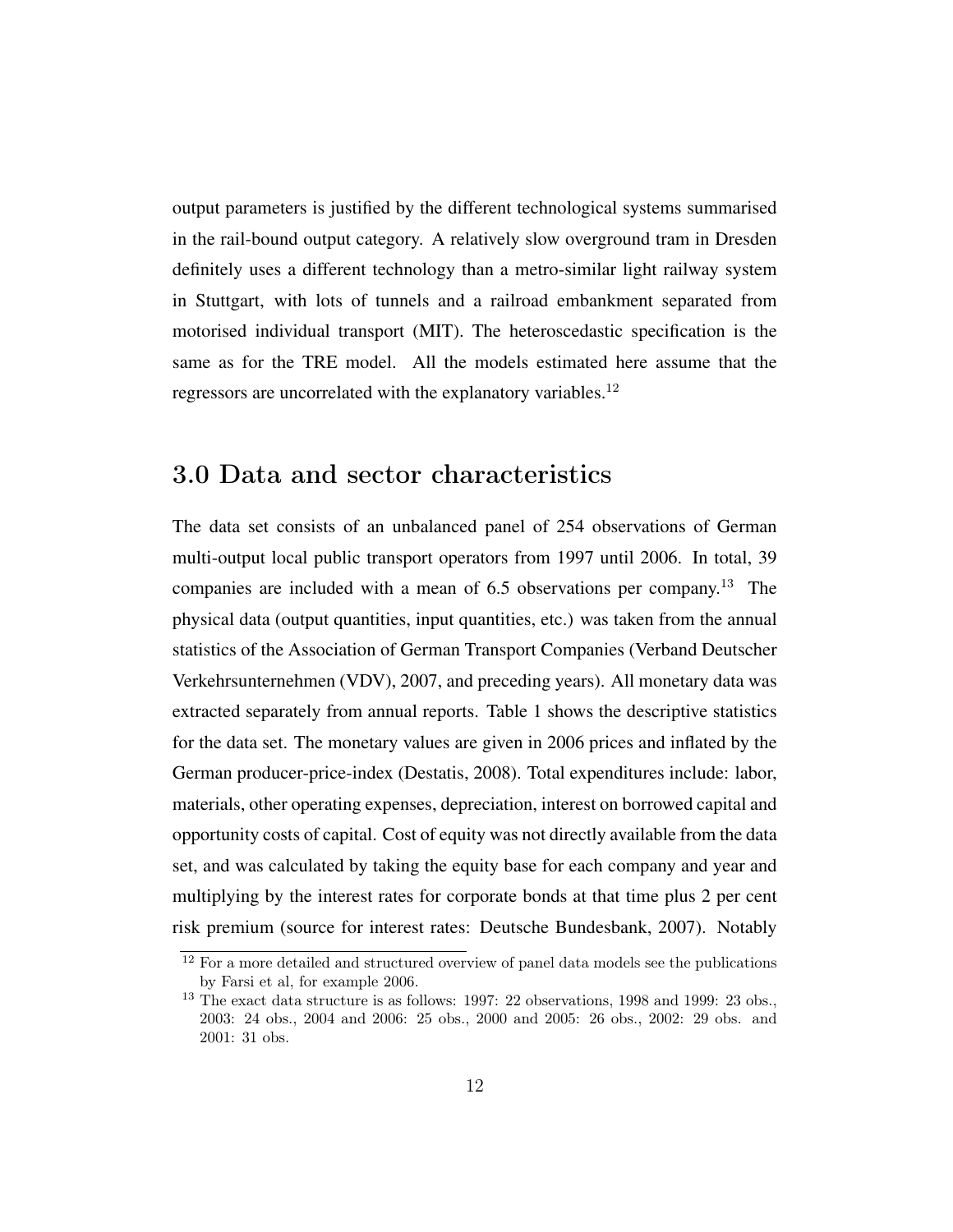this approach treats all companies equally. This may be justified by the public ownership of the vast majority of Germany's local public transport companies.

For the purpose of calculating factor prices, all cost items except labour costs are included into capital and operating expenses. The shares for personnel costs as well as capital and operating expenses show a relatively wide range from 0.20 to 0.66 and 0.34 to 0.80 respectively. The reason for this is outsourcing of services to private partners, and particularly to privately organized subsidiaries, which often employ significant amounts of transport labour. In the profit and loss accounts, expenses for such employments are classified as expenses for purchased services. The labour price is calculated as personnel costs divided by the number of full-time-equivalents (FTE). The high range from 30 639 to 82 610 EUR is related to regional wage differences, different age structures, outsourcing of low-paid functions and different handling of pension accruals. The capital price is calculated as residual costs (total costs minus personnel costs) divided by a measure of capital quantity, the number of seats in buses and rail-bound cars (both standing and sitting), following [Farsi et al](#page-24-4) [\(2007\)](#page-24-4). The number of seats was not directly available from the VDV statistics, but approximated by the number of seat-kilometres multiplied by the number of buses and cars divided by the number of vehicle-kilometres. The underlying assumption is that the deployment of each bus and railcar is uniformly distributed.

Assuming a common factor price for capital and operations for both kind of outputs has two shortcomings. First, buses and rail-bound cars are treated equally which may diverge from actual fixed and variable costs proportions. Second, dividing the number of seats is a pure capital measure neglecting operational costs like energy costs. However, absent more detailed information about the structure of non-personnel costs, this is the best approach available.

The two outputs are seat-kilometres in buses and seat-kilometres in rail-bound cars. Tram, light railway, and metro services are not split into different outputs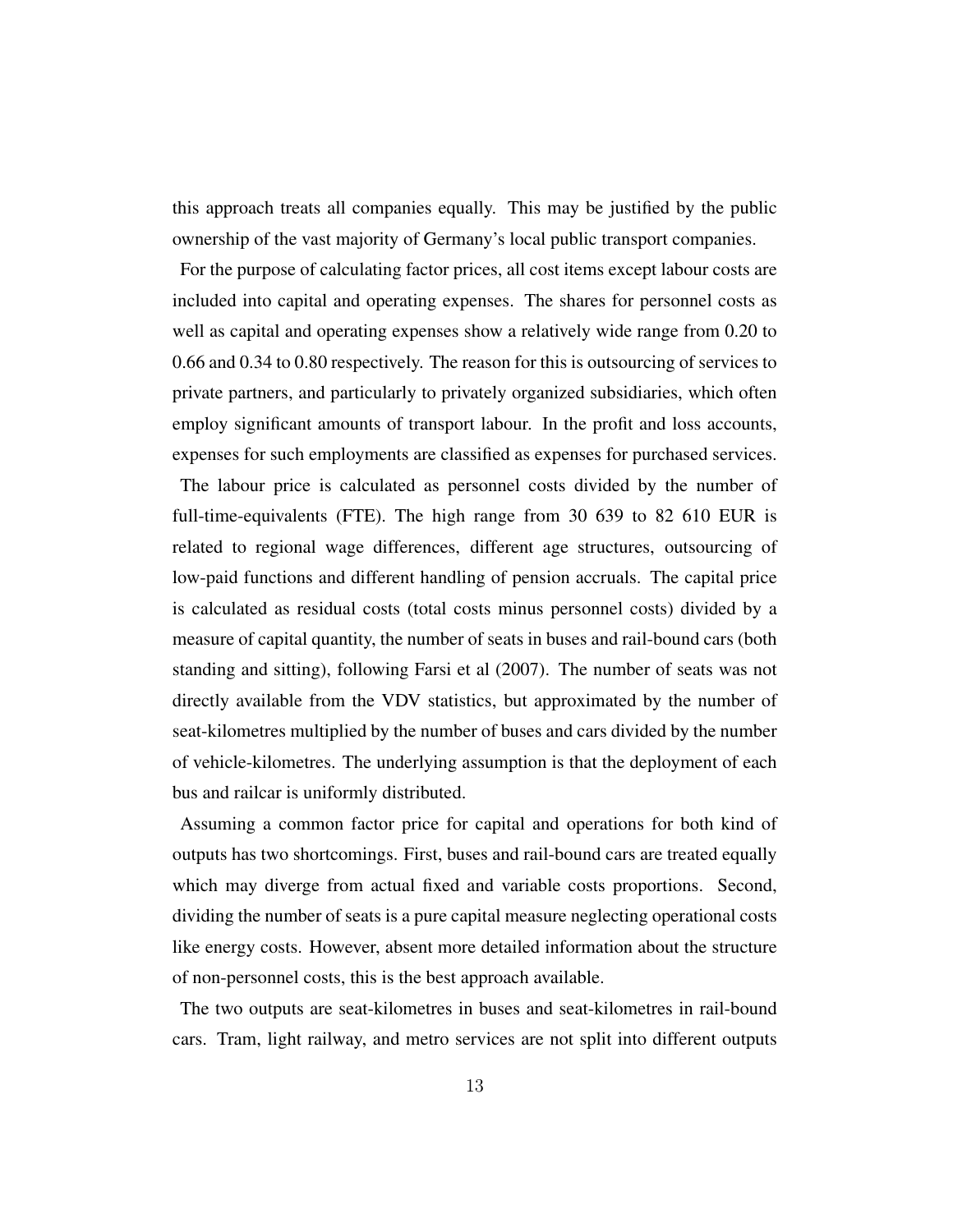because there is no clear definitional separation between these services, and transitions are smooth.<sup>[14](#page-13-0)</sup> The inverse density index is defined as population in the supplied area divided by the sum of bus line length and rail-bound track length.<sup>[15](#page-13-1)</sup>

Turning to the heteroscedastic variables, the outsourcing share is defined as purchased services (part of material costs) divided by total costs. According to the German Commercial Code (*Handelsgesetzbuch, HGB*), purchases, e.g. for energy or line services, are always considered material costs. The outsourcing share has steadily increased from 0.09 in 1997 to 0.24 in 2006.<sup>[16](#page-13-2)</sup> Some companies like Leipziger Verkehrsbetriebe (LVB) and Verkehrsgesellschaft Frankfurt (VGF) have founded subsidiaries for bus and tram operations. The subsidiaries Leobus and Leipziger Stadtverkehrsvertriebe (LSVB) and In-der-City-Bus (ICB) pay lower wages that are not bound to civil service tariffs (see [Walter et al, 2009,](#page-27-5) also for a description of other strategies to react on local public transport challenges).[17](#page-13-3) These subsidiary operations have been classified as purchased services. This can also be seen in the correlation matrix in Table [2.](#page-29-0) The capital price and the outsourcing share show a relatively high correlation (0.653) because outsourcing shifts personnel costs into the capital block. With the capital quantity remaining unchanged, a higher capital price without any real price

<span id="page-13-0"></span><sup>14</sup> Tram services are usually characterised as pure overground services often with no separate railroad embankment (from MIT). Examples include the major East German cities like Dresden and Leipzig and the smaller West German cities. Light railway services are typically characterised by higher average speeds and inner-city tunnels, although their overall operations are similar to suburban tramways. In the 1970s, many bigger West German cities invested in new infrastructure for light railways to transform their existing tram services.

<span id="page-13-1"></span><sup>&</sup>lt;sup>15</sup> In a preliminary estimation I introduced the network length as alternative network variable. This resulted in significance problems.

<span id="page-13-2"></span><sup>16</sup> I am aware that, in an unbalanced panel, this increase can also be due to the data structure, e.g. firms in early years with low outsourcing share and firms in late years with high outsourcing share. However, a closer look on the data provides no evidence to defend this hypothesis.

<span id="page-13-3"></span> $^{17}$  LVB achieved an outsourcing share of approximately 59 per cent in 2006 with 133 m  $\,$ EUR of purchased services.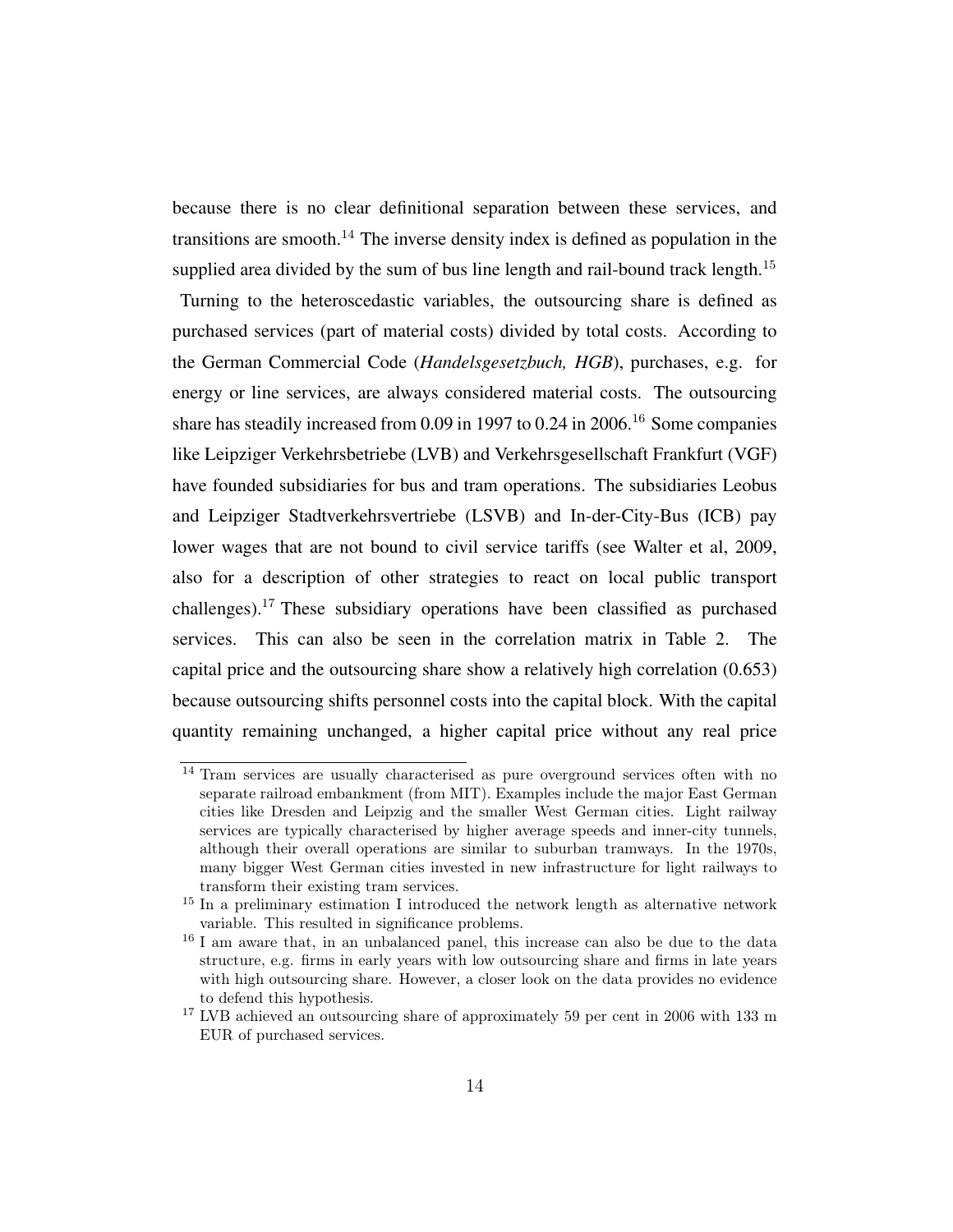increases results. This favours companies with higher outsourcing shares almost automatically because the capital price is assumed to be exogenous in the cost function specification. Hence, a higher capital price explains the variation of the dependent variable and firms become more efficient.

This potential bias could be overcome with the introduction of a third factor price for purchased services. Unfortunately no information is available for the quantity of purchased services and the only price index would be a country-wide one assigning a common factor price to all companies. Therefore, the results must be interpreted with care. On the other hand, some concurrent tendencies in the covered period may partially explain the high correlation, e.g. the capital price includes purchased energy which showed a steady price increase in past years, corresponding to an increasing outsourcing share. Furthermore this is a luxury problem in comparison to the evaluation of technical efficiencies with production or distance functions which very often neglect the presence of outsourcing.

The second heteroscedastic component is the vehicle utilisation rate of railcars per day defined as vehicle-kilometres divided by the number of railcars and 365 days. The broad range from 47.33 for Jena in 1997<sup>[18](#page-14-0)</sup> to 250.23 for Oberhausen (STOAG) in 2005 indicates an improvement potential. The indicator is a measure for the actual deployment time and for the average speed of these transport systems.<sup>[19](#page-14-1)</sup> The low correlation coefficient between the utilisation rate and the inverse density index (0.082) shows that a low utilisation rate is mostly unrelated to congestion costs, and may be related instead to technological constraints and

<span id="page-14-0"></span><sup>18</sup> 47.33 relies on construction activities in Jena's inner city in 1997, though many tram services were replaced by bus services in that year. The second-lowest value is 72.98 with similar other values in the near range.

<span id="page-14-1"></span><sup>19</sup> A similar vehicle utilisation rate could be calculated for bus operations. However, I was not able to estimate a model in which all managerial variables, outsourcing share, utilisation rate for railcars and vehicle utilisation rate for buses, were significant. This may be due to the high dependency between outsourcing and bus utilisation. Many firms employ small- and medium-sized bus companies from the surrounding areas that can be called up on short notice as subcontractors.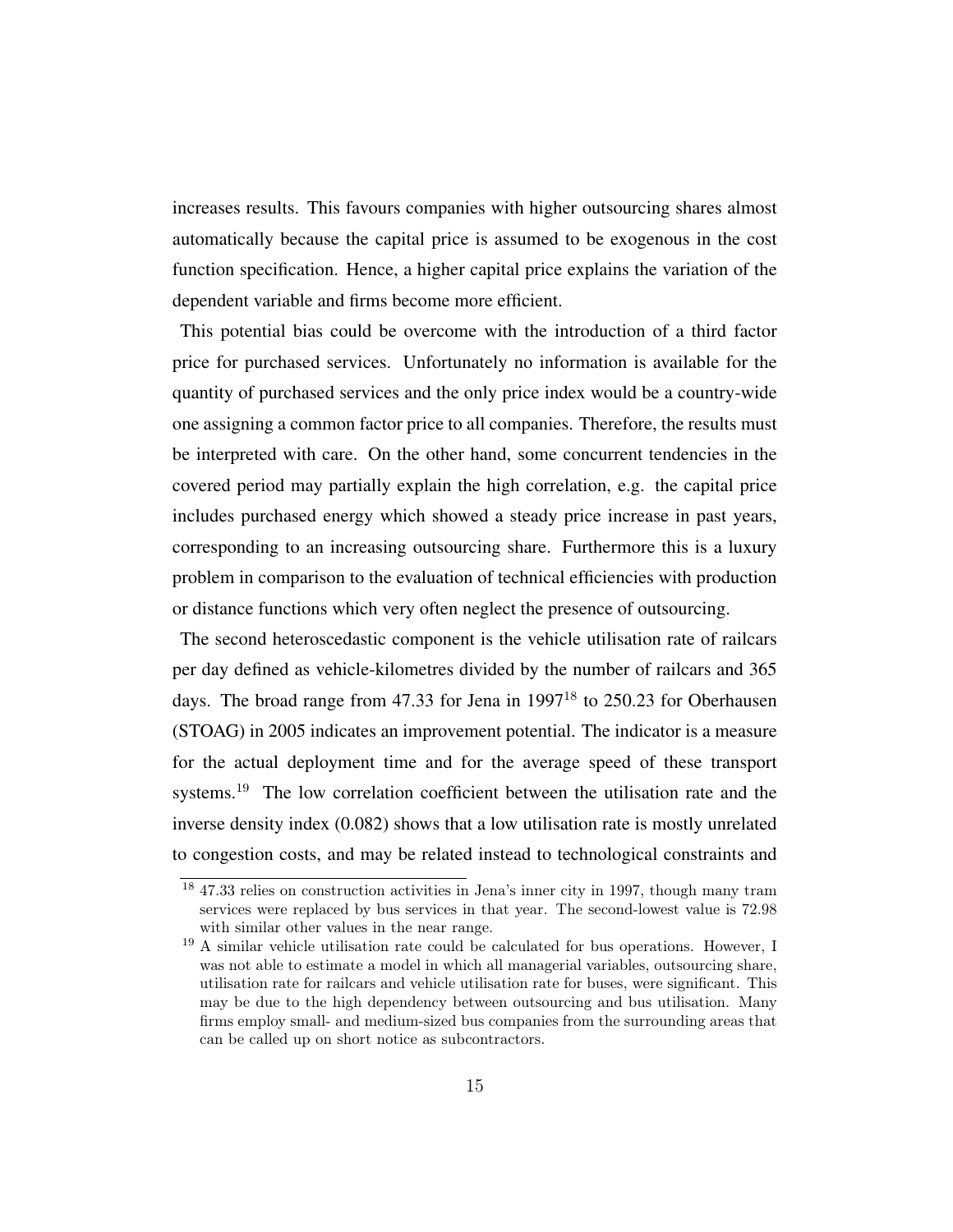network characteristics which are supposed to be manageable, at least in the long-term, especially for the municipal owners of local public transport firms. The utilisation rate is furthermore also related to pure managerial factors like maintenance time planning, vehicle scheduling, and to a certain degree peak demand levels, which are outside the influence of the management. For these reasons I use the utilisation rate as influenceable by management, acknowledging that it could also be interpreted as exogenous (e.g. [Piacenza, 2006\)](#page-26-5).

The quality of services throughout Germany is generally considered quite high, for instance, nearly all buses are low-floor buses for ease of entry and exit. No consistent data basis for amenities such as the availability of air conditioning exists. We can deduce from the data that speed matters, causing many potential customers to choose private auto over local transport.

Although the data offers rich interpretation possibilities, there are some aspects to consider. First, the asset valuation excludes subsidies from the public sector (and hence distorts the opportunity cost of capital), and second, the land for stops and the road bed is very often public property. Still, it is valuable to examine total costs instead of variable costs, because the measure of efficiency can be biased when looking only at parts of the total costs.

### 4.0 Results and interpretation

#### 4.1 Regression results

Table [3](#page-30-0) shows the regression results for the Random Effects (RE), for the True Random Effects (TRE) and for the Random Parameter (RP) models.<sup>[20](#page-15-0)</sup> All

<span id="page-15-0"></span><sup>20</sup> I have conducted the estimations with Limdep 9.0, using 1000 Halton draws for the RP models after initial estimations using 50 Halton draws. Accuracy, as [Train](#page-26-7) [\(2003\)](#page-26-7) points out, improves with an increasing number of Halton draws.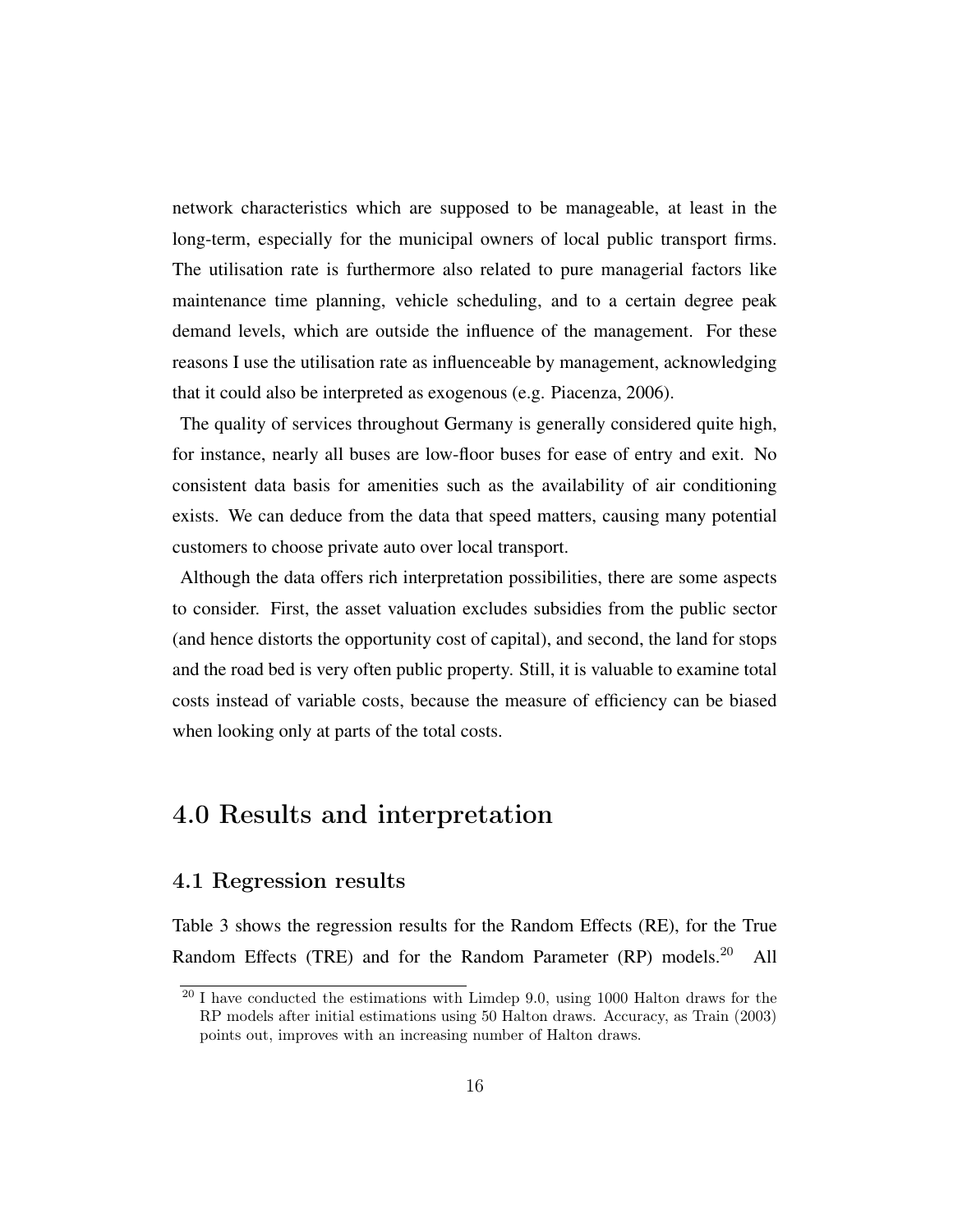first-order coefficients show the expected signs and are significant at the 1 per cent level. The positive coefficients of output quantities and input prices verify the non-decreasing-conditions of the cost function. All model parameters are in logs, so the output coefficients can be interpreted as cost elasticities at the local point of approximation, which is represented here by the mean. Across all models, the cost elasticities for rail-bound services are substantially higher (between 0.493 and  $0.500$ ) than for bus services (between  $0.387$  and  $0.430$ ).<sup>[21](#page-16-0)</sup> An additional seat-kilometre in a bus is hence approximately 25 per cent cheaper than in a tram, light railway or metro. This may be reflected by the high fixed-cost proportion in rail-bound services for the network and the cars which are mostly custom-made for each single operator. These higher cost elasticities accompany the greater comfort of rail-bound cars which are wider and quieter.

The capital price coefficient varies slightly around 0.47, closely representing the 54 per cent share of capital and operational costs.<sup>[22](#page-16-1)</sup> The year dummies are significantly negative from 2000 on, suggesting cost decreases because of technological progress between 7 and 10 per cent in comparison to 1997. Further cost decreases are observable until 2004 when cost savings between 18 and 23 per cent are established. Afterwards the level remains stable. This trend is obviously not linear, leading my preliminary estimations with a linear time trend to implausible results. Applying the approach by [Saal et al](#page-26-8) [\(2007\)](#page-26-8) and allowing for technical change to vary with input and output levels did not produce significant interaction terms between independent variables and time. The technological progress may be represented by new buses and tramcars, e.g. East Germany's old Tatra tramcars have been replaced. The use of innovative information technology

<span id="page-16-0"></span> $21$  The random output coefficients of the RP model hereby should be interpreted with care, because, through the randomisation, there is no unique parameter to assess, only a mean coefficient given.

<span id="page-16-1"></span><sup>22</sup> Through imposing the linear homogeneity in input prices, a labour price coefficient of 0.53 follows.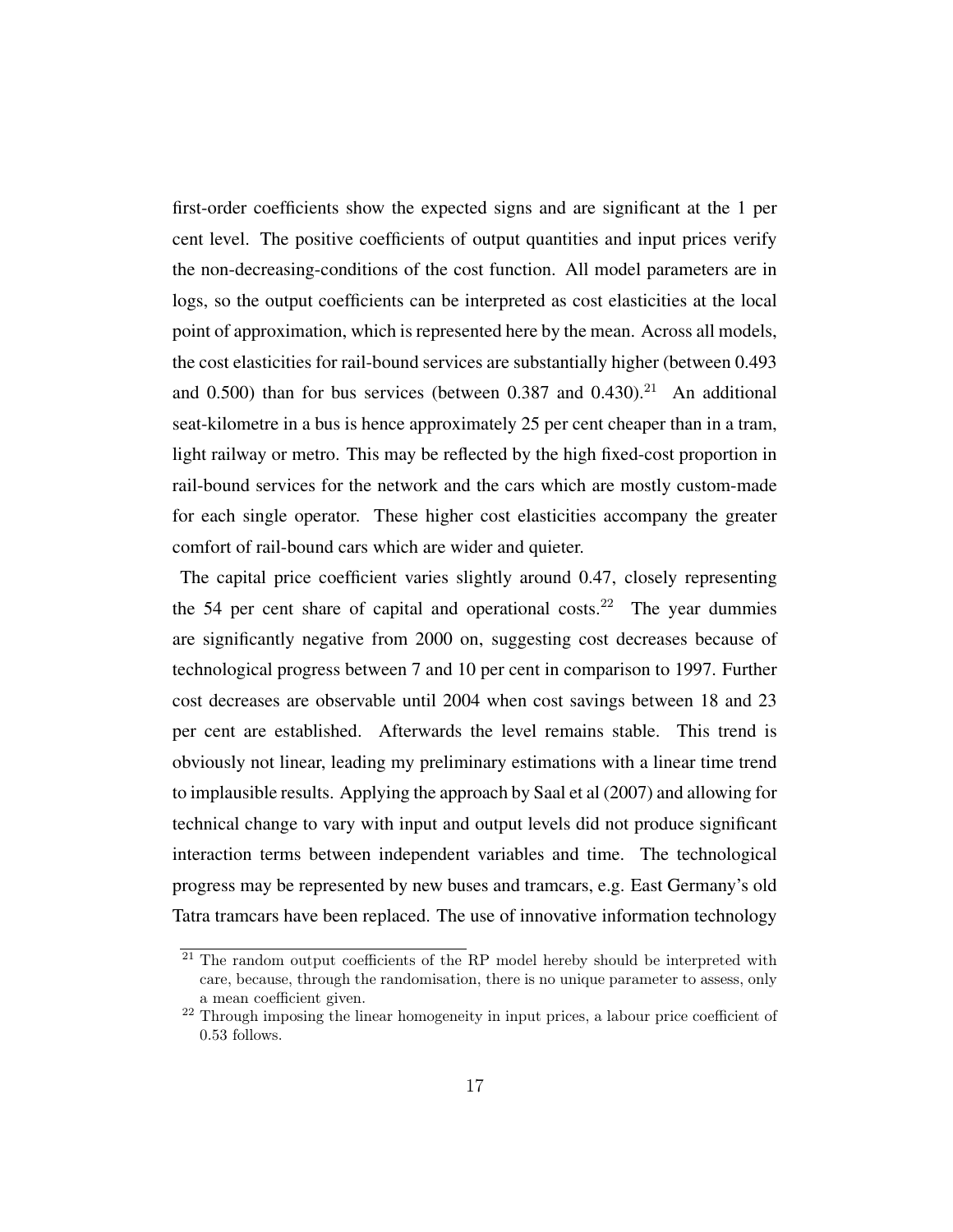may also play a role. The coefficient of the inverse density index is significantly positive indicating that higher population per network length leads to higher costs, for example through reduced speed in urban areas, wait times at traffic lights, higher wages and so on. The inverse density index can be seen as an efficiency determinant outside the influence of management.

The coefficient of the second derivative of the cost function with respect to the capital price is positive across all models, violating the concavity property of the cost function [\(Cornes, 1992\)](#page-23-8). According to [Farsi et al](#page-24-6) [\(2005b\)](#page-24-6) and [Farsi and](#page-23-4) [Filippini](#page-23-4) [\(2009\)](#page-23-4), this may originate from some constraints in the cost-minimising strategy. For instance, competitive pressure may not be too strong and responses to input prices are quite small. The reasons are that publicly owned local transport firms are vulnerable to political concerns and the transfer of losses from municipalities and affiliated energy companies.

I will next consider the model-specific heteroscedastic  $(z)$  variables and the random parameter. There are two heteroscedastic variables: outsourcing rate and tramcar utilisation. These variables are not significant for the RE model. I conducted likelihood-ratio tests in order to check the explanatory power of the heteroscedastic variables. A model with tramcar utilisation rate (UR) as only heteroscedastic variable is preferred to a basic model without heteroscedasticity at a p-value of 1.4 per cent. Adding the outsourcing share does not lead to any improvement and is rejected at a p-value of 99.1 per cent. The coefficient for UR is negative suggesting that firms with high utilisation rates tend to have less variability in efficiency; hence it appears to introduce planning reliability (see [Hadri et al, 2003a,](#page-25-8) on how to interpret heteroscedastic variables). For the TRE and RP models, Wald tests have been used to check for the explanatory power of the heteroscedastic components. The hypothesis that the coefficient of the tramcar utilisation rate is equal to zero is rejected at a p-value of 0 per cent for both models. The hypothesis that the coefficient of the outsourcing share is zero is rejected at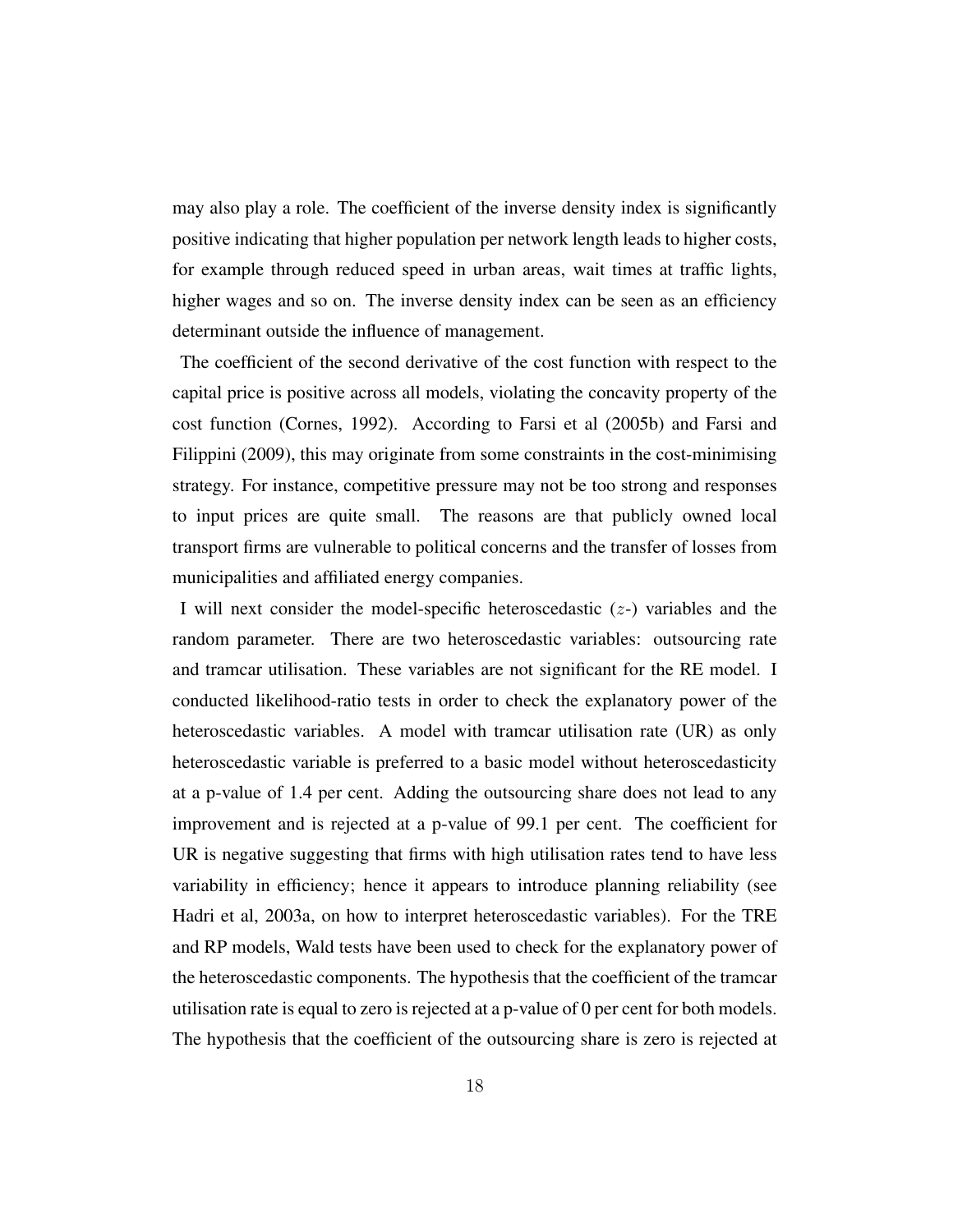p-values of 7.3 and 6.7 per cent respectively. The coefficient for both models is also significantly negative, meaning that a higher outsourcing share leads to less variability in efficiency. The delegation of services to third parties on short notice appears to reduce risks and introduces stability in economic efficiency.

The random output parameters for the RP model are both significant, supporting the use of this model. The variation for bus services appears to be even higher than for tram, light railway and metro services. This can be related inter alia to the deployment of standard and articulated buses.

#### 4.2 Efficiencies

Table [4](#page-31-0) shows statistics for the efficiency predictions. Efficiency predictions which are given as levels in a range between greater than 0, and 1. The cost savings potential is given by the difference from 1, that is, a global minimum efficiency level of 0.650 means 35 per cent excess costs.

As expected, the mean for the RE model is much lower than for the TRE model, because the latter treats all persistent inefficiency (as [Kumbhakar, 1991,](#page-25-6) calls it) as unobserved heterogeneity. From the descriptive statistics, the TRE model and the RP model appear quite similar with a slightly higher standard deviation of efficiency predictions for the RP model which allows more diversity. As [Farsi and](#page-23-4) [Filippini](#page-23-4) [\(2009\)](#page-23-4) point out, the true efficiencies should lie somewhere between the RE model, which is supposed to underestimate efficiency, and the TRE model, which is supposed to overestimate efficiency. The happy medium is around 0.9, which is in a realistic albeit relatively high range. Restructuring and increased cost efficiencies throughout Germany appear to be somehow successful. An example for substantial efficiency differences between the two models is Bremer Straßenbahnen AG (BSAG) with an efficiency prediction of 0.768 in the RE model and up to 0.957 for 2005 in the TRE model. The question remains whether this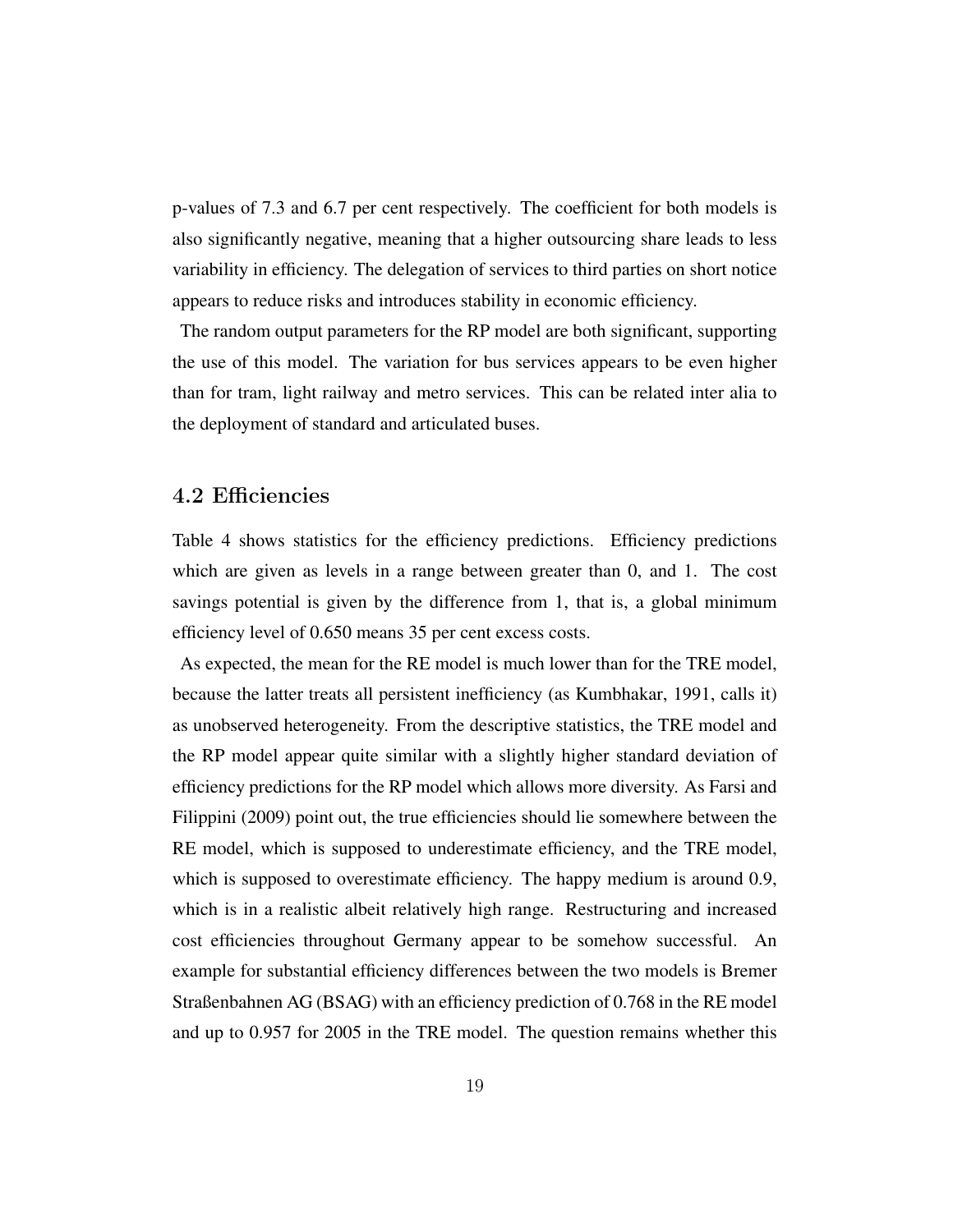is related to unobserved heterogeneity (Bremen's tram system does not rely on a sophisticated infrastructure with tunnels etc.) or if it is persistent inefficiency. Interestingly, in 2005 BSAG achieved a very low level of cost coverage of only 50.95 per cent. $23$ 

Around 0.9 was also the mean efficiency at the onset of incentive regulation for German electricity and gas distribution companies [\(Agrell et al, 2008,](#page-22-4) taking a best-of value of SFA and DEA values), which makes this number a reasonable value for local network monopolies.

The inefficiencies refer to a savings potential of 1.40 to 4.43 bn EUR in 2006 prices, depending on the applied panel data model, for all 254 observations from 1997 until 2006. I note that for the TRE model at least 117 m EUR could have been saved by the 25 firms considered in 2006.<sup>[24](#page-19-1)</sup>

Table [5](#page-31-1) shows the efficiency correlations with high consistencies. The rank correlations shown in Table [6](#page-31-2) show similar results. However, a comparison of individual efficiency levels (mean over years) in Figure [1](#page-27-6) shows that unobserved heterogeneity plays an important role for some specific firms with differences up to 20 per cent between the RE and TRE models.

A detailed look at the Kernel Density Estimate in Figure [2](#page-29-1) also shows that the distribution of efficiency predictions differs most between the RE and the other two models. All curves suggest the efficiency to be negatively skewed which is the usual assumption in Stochastic Cost Frontier models. The bimodal distribution in the RE model however goes against the assumption of a half-normally distributed inefficiency. As [Farsi and Filippini](#page-23-4) [\(2009\)](#page-23-4) point out, this may be explained by "[...] cost differences that are not due to inefficiencies but to other external factors." In such a case, a RE model would not be appropriate for the given data.

<span id="page-19-0"></span><sup>23</sup> Calculated as revenues (corrected from subsidies) divided by the total cost definition applied here.

<span id="page-19-1"></span><sup>24</sup> Savings potential is calculated as the sum of individual inefficiency scores multiplied by individual total costs.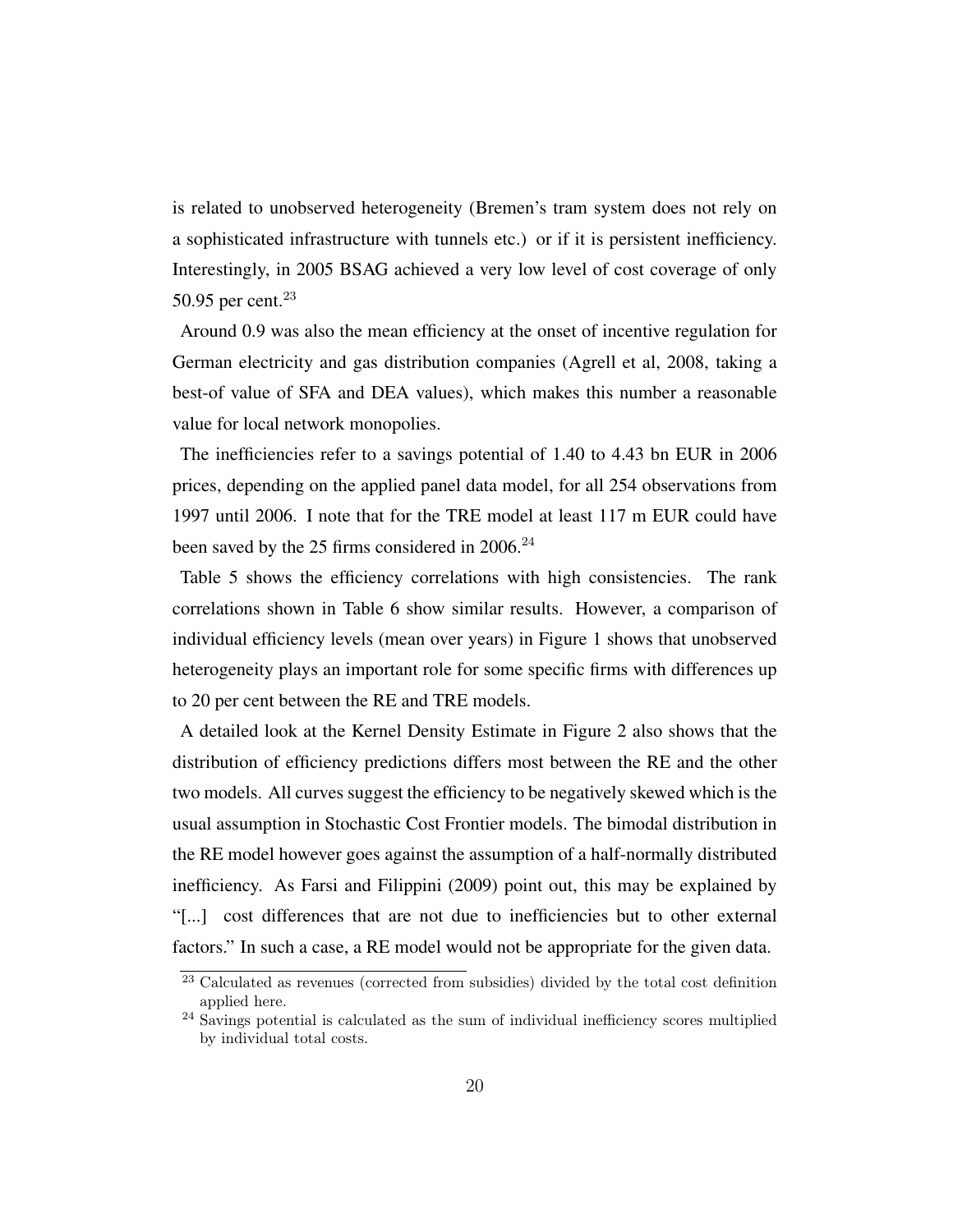I now look at the efficiency determinants under managerial control, the outsourcing share and the vehicle utilisation rate. To check whether observations with low values of these indicators really are less efficient, I split the sample into values below, and values equal or above the median (for both indicators). Mean efficiencies for these sub samples are given in Table [7.](#page-32-0) In all three models, mean efficiencies for low outsourcing shares and low vehicle utilisation rates are significantly lower. For the outsourcing share the differences in mean efficiencies are somehow lower (between 0.007 and 0.019) resulting in p-values between 0.02 per cent and 1.98 per cent. These p-values are still low enough to reject the hypothesis of equal distribution of efficiency values in the groups with low respectively high outsourcing share. Outsourcing therefore appears to increase efficiency. Still, this variable has to be interpreted carefully. Compared with the vehicle utilisation rate, higher values do not necessarily mean better values, for there could be an optimal outsourcing grade.

The results are even clearer for the vehicle utilisation rate. Differences in mean efficiencies of the group with a low vehicle utilisation rate compared to the group with a high vehicle utilisation rate account for approximately 0.03-0.07, depending on the applied panel data model. These distribution differences are all significant with very low p-values. Higher values of the railcar utilisation rate have a positive influence on efficiency, as expected. This is related to higher average speeds, better deployment times and lower maintenance and stop times and costs. The effect on efficiency also appears to be stronger than for the outsourcing share.

### 5.0 Conclusions

In this paper, I estimated state-of-the-art models of Stochastic Frontier Analysis incorporating unobserved heterogeneity and allowing for heteroscedasticity in the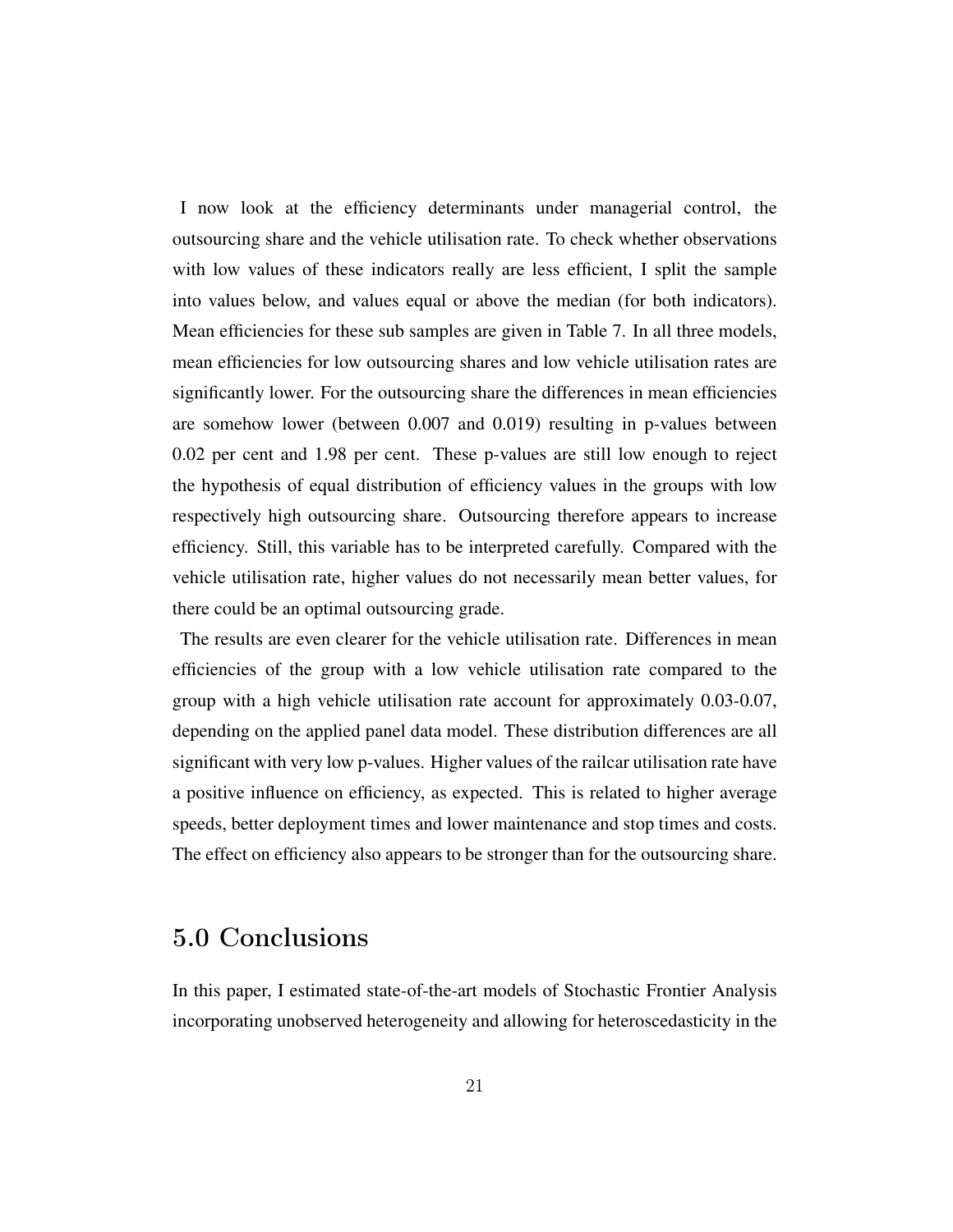inefficiency function. Incorporating unobserved heterogeneity is important when the data set omits environmental/structural variables which are likely to influence the production process. This is an important application, although I also showed that observed heterogeneity plays a significant role as well. The inverse density index defined as population living in the network area has a cost-increasing influence.

Two efficiency determinants under managerial control were included as heteroscedastic variables in the inefficiency function. I conducted tests on the influence of these managerial determinants on mean efficiencies of groups with high vs. low outsourcing and high vs. low vehicle utilisation. All Kruskal-Wallis tests indicated that the high values show a higher efficiency distribution. This implies great potential for improvements. Optimisation of outsourcing should be in focus for businessmen emphasised for firms that have neglected it in the past. The options include establishing subsidiaries or cooperating with smalland medium-sized firms. The vast differences in the vehicle utilisation rate for railcars (shown in the descriptive data statistics) are somewhat surprising. Improvement options can be related to enhancing speed through infrastructure measures (separate rail embankments, prioritisation at traffic lights, tunnels in inner-city areas, new tracks, express trains similar to those in Karlsruhe, etc.). Furthermore maintenance times could be reduced and procurement optimised.

In an international context, the analysis shows how cost efficiency and hence economic success of local public transport relates to the utilisation degree of vehicles. For example, local public transport must achieve intermodally competitive average speeds, supported by adequate transport planning and policy measures.

Considering Germany's low mean level of cost coverage with 73.8 per cent [\(Verband Deutscher Verkehrsunternehmen, 2008\)](#page-27-0), the problem is likely to extend beyond the cost side. I found mean efficiencies roughly about 0.9, meaning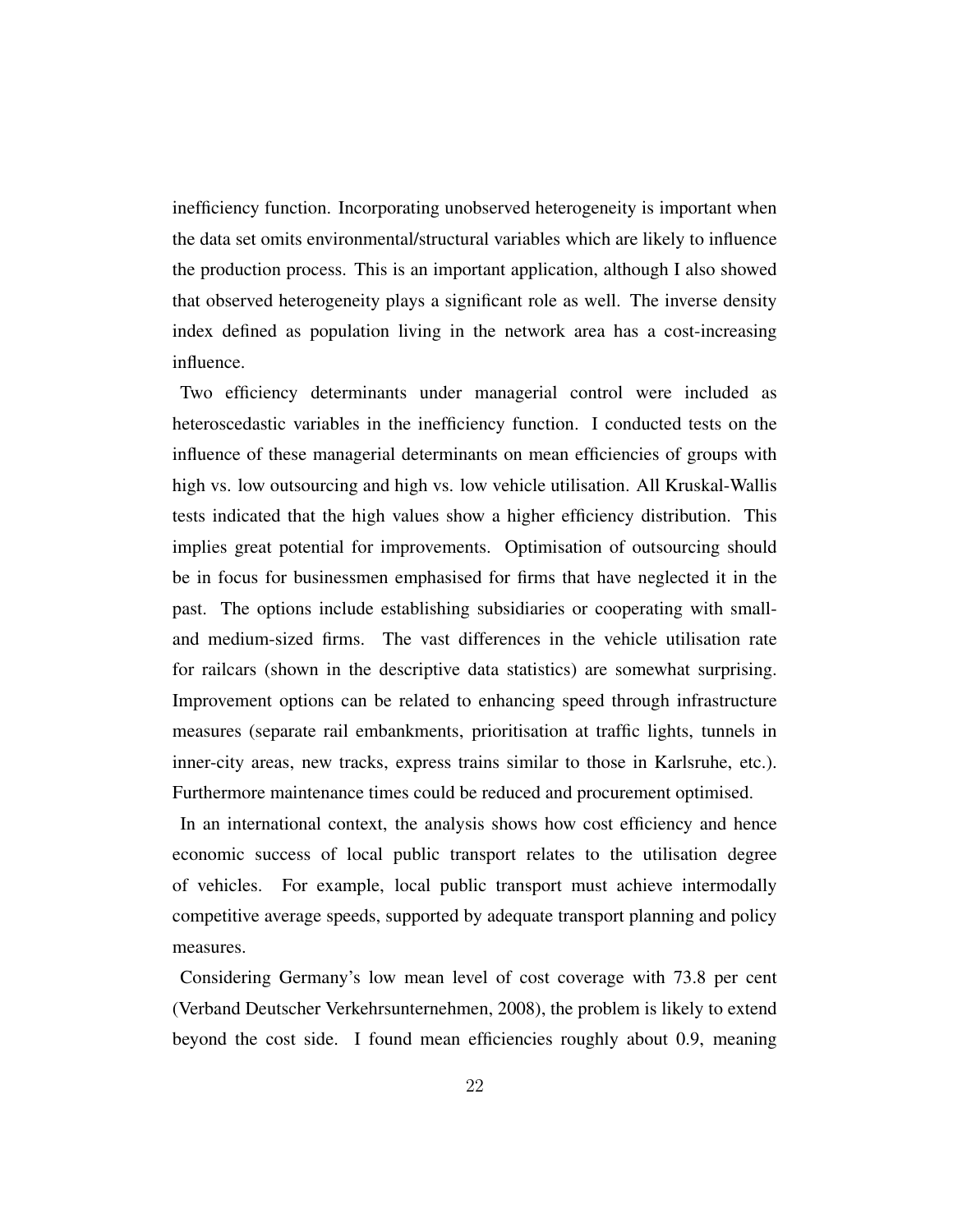that full efficiency would also imply a negative level of cost coverage. Some past improvements have often been attributed to wage reductions. The revenue side should bear further optimisation potential and should be analysed in the future. These results impact corporate strategies and point to the need for a comprehensive, national regulation.

### References

- <span id="page-22-4"></span>Agrell P, Bogetoft P, Cullmann A, Hirschhausen Cv, Neumann A, Walter M (2008) Projekt GERNER IV Ergebnisdokumentation: Bestimmung der Effizienzwerte Verteilernetzbetreiber Gas. URL: <http://www.bundesnetzagentur.de/media/archive/14563.pdf>, retrieved 10 July 2009
- <span id="page-22-1"></span>Aigner D, Lovell CAK, Schmidt P (1977) Formulation and estimation of stochastic frontier production function models. Journal of Econometrics 6(1):21–37
- <span id="page-22-3"></span>Battese GE, Coelli TJ (1992) Frontier production functions, technical efficiency and panel data: With application to paddy farmers in India. Journal of Productivity Analysis 3(1-2):153–169
- <span id="page-22-0"></span>Battese GE, Coelli TJ (1995) A model for technical efficiency effects in a stochastic frontier production for panel data. Empirical Economics 20(2):325–332
- <span id="page-22-2"></span>Berechman J (1993) Public Transit Economics and Deregulation Policy. North-Holland, Amsterdam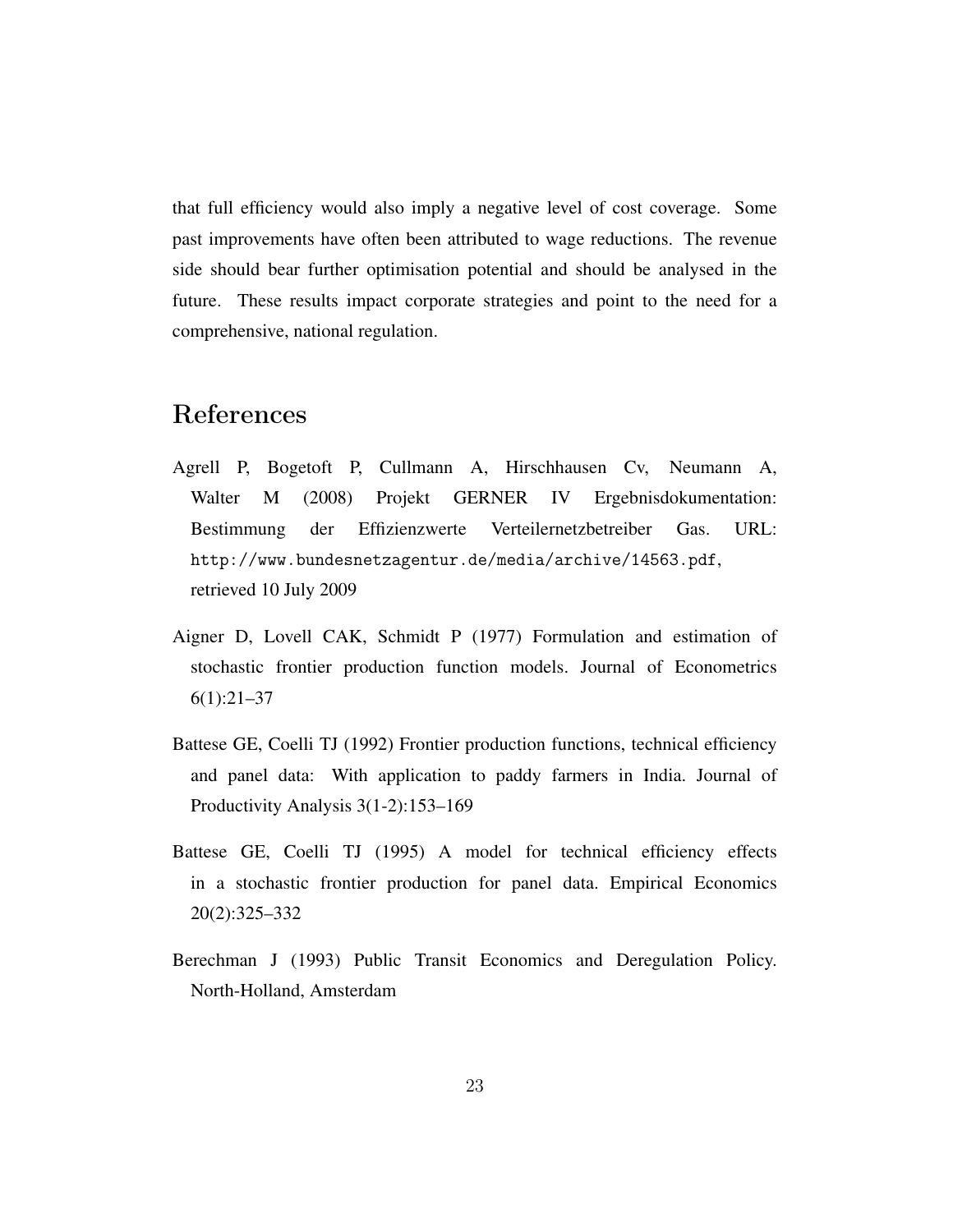- <span id="page-23-0"></span>Bhattacharyya A, Kumbhakar SC, Bhattacharyya A (1995) Ownership structure and cost efficiency: A study of publicly owned passenger-bus transportation companies in India. Journal of Productivity Analysis 6(1):47–61
- <span id="page-23-5"></span>Coelli T (2000) On the econometric estimation of the distance function representation of a production technology, Université catholique de Louvain, Center for Operations Research and Econometrics, CORE Discussion Papers 00/42 [sic!]
- <span id="page-23-1"></span>Coelli TJ, Rao DSP, O'Donnell CJ, Battese GE (2005) An Introduction to Efficiency and Productivity Analysis, 2nd edn. Springer, New York
- <span id="page-23-8"></span>Cornes R (1992) Duality and Modern Economics. Cambridge University Press
- <span id="page-23-3"></span>De Borger B, Kerstens K, Costa A (2002) Public transit performance: what does one learn from frontier studies? Transport Reviews 22(1):1–38
- <span id="page-23-2"></span>De Borger B, Kerstens K, Staat M (2008) Transit costs and cost efficiency: Bootstrapping non-parametric frontiers. Research in Transportation Economics 23(1):53–64
- <span id="page-23-6"></span>Destatis (2008) Preise und Preisindizes für gewerbliche Produkte (Erzeugerpreise) Juni 2008. Statistisches Bundesamt Fachserie 17 Reihe 2. Wiesbaden
- <span id="page-23-7"></span>Deutsche Bundesbank (2007) Monatsbericht August 2007. URL: [http:](http://www.bundesbank.de/download/volkswirtschaft/monatsberichte/2007/200708mb_bbk.pdf) [//www.bundesbank.de/download/volkswirtschaft/monatsberichte/](http://www.bundesbank.de/download/volkswirtschaft/monatsberichte/2007/200708mb_bbk.pdf) [2007/200708mb\\_bbk.pdf](http://www.bundesbank.de/download/volkswirtschaft/monatsberichte/2007/200708mb_bbk.pdf), retrieved 05 June 2009
- <span id="page-23-4"></span>Farsi M, Filippini M (2009) An analysis of cost efficiency in Swiss multi-utilities. Energy Economics 31(2):306–315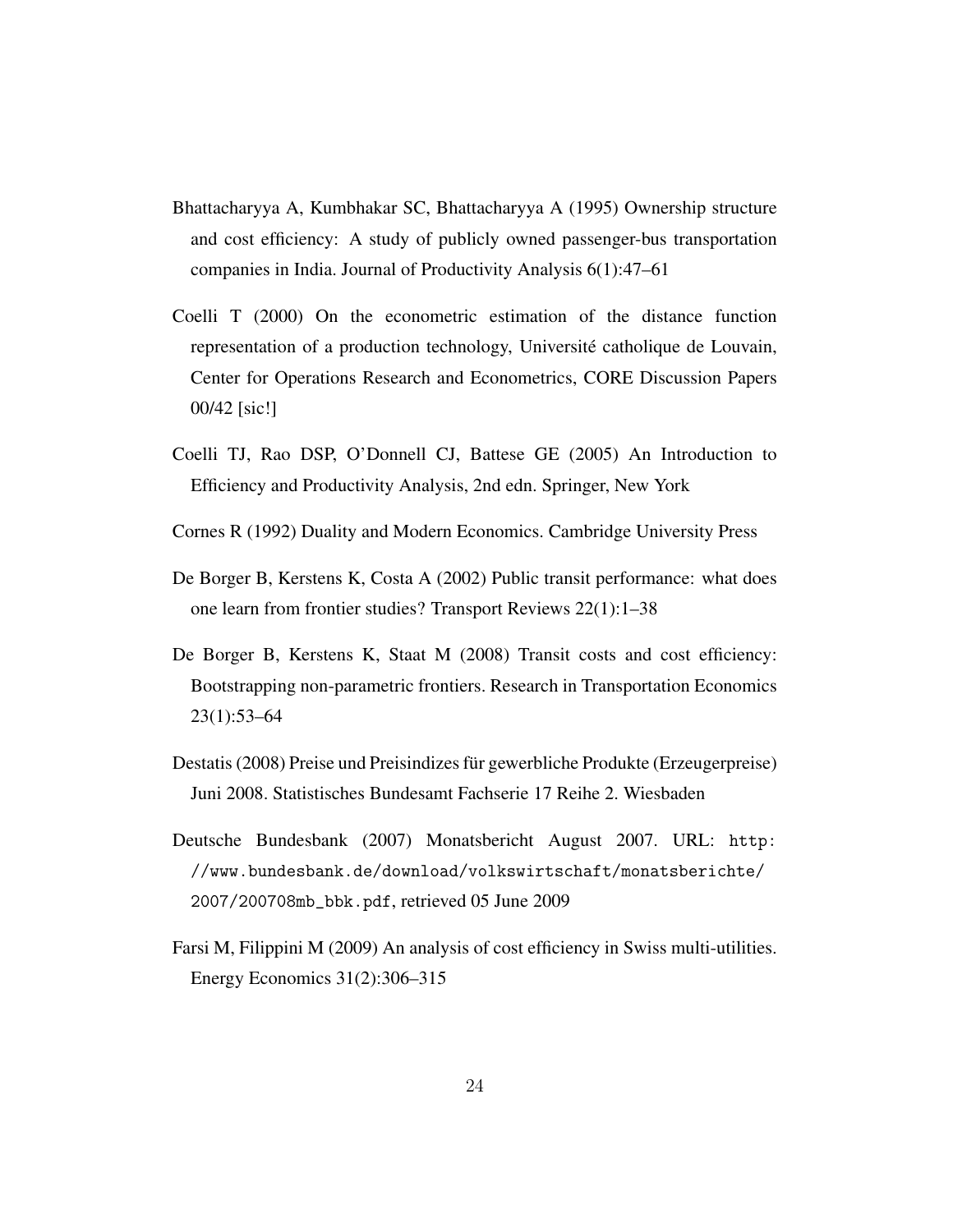- <span id="page-24-5"></span>Farsi M, Filippini M, Greene W (2005a) Efficiency measurement in network industries: Application to the Swiss railway companies. Journal of Regulatory Economics 28(1):69–90
- <span id="page-24-6"></span>Farsi M, Filippini M, Kuenzle M (2005b) Unobserved heterogeneity in stochastic cost frontier models: An application to Swiss nursing homes. Applied Economics 37(18):2127–2141
- <span id="page-24-1"></span>Farsi M, Filippini M, Kuenzle M (2006) Cost efficiency in regional bus companies: An application of alternative stochastic frontier models. Journal of Transport Economics and Policy 40(1):95–118
- <span id="page-24-4"></span>Farsi M, Fetz A, Filippini M (2007) Economies of scale and scope in local public transportation. Journal of Transport Economics and Policy 41(3):345–361
- <span id="page-24-2"></span>Greene W (2004) Distinguishing between heterogeneity and inefficiency: Stochastic frontier analysis of the World Health Organizations panel data on national health care systems. Health Economics 13(10):959–980
- <span id="page-24-8"></span>Greene W (2005a) Fixed and random effects in stochastic frontier models. Journal of Productivity Analysis 23(1):7–32
- <span id="page-24-3"></span>Greene W (2005b) Reconsidering heterogeneity in panel data estimators of the stochastic frontier model. Journal of Econometrics 126(2):269–303
- <span id="page-24-7"></span>Greene WH (2007) Limdep Version 9.0 Reference Guide. Econometric Software [sic!], Plainview
- <span id="page-24-0"></span>Greene WH (2008) The econometric approach to efficiency analysis. In: Fried HO, Lovell CK, Schmidt SS (eds) The Measurement of Productive Efficiency and Productive Growth, Oxford University Press, pp 92–250 [sic!]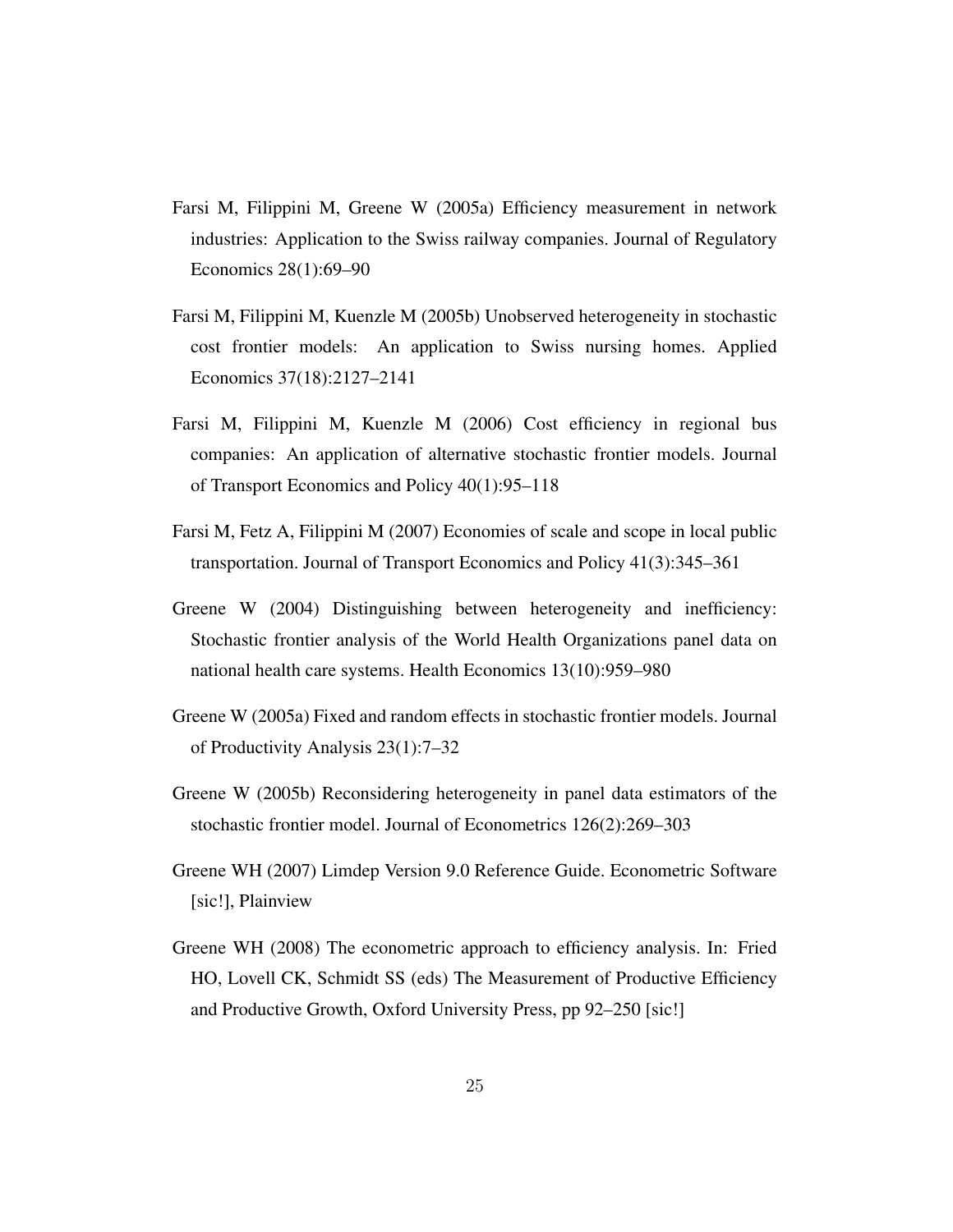- <span id="page-25-8"></span>Hadri K, Guermat C, Whittaker J (2003a) Estimating farm efficiency in the presence of double heteroscedasticity using panel data. Journal of Applied Economics VI(2):255–268
- <span id="page-25-0"></span>Hadri K, Guermat C, Whittaker J (2003b) Estimation of technical inefficiency effects using panel data and doubly heteroscedastic stochastic production frontiers. Empirical Economics 28(1):203–222
- <span id="page-25-5"></span>Jondrow J, Lovell CAK, Materov IS, Schmidt P (1982) On the estimation of technical inefficiency in the stochastic frontier production model. Journal of Econometrics 19(2-3):233–238
- <span id="page-25-4"></span>Kumbhakar SC (1990) Production frontiers, panel data and time-varying technical inefficiency. Journal of Econometrics 46(1-2):201–211
- <span id="page-25-6"></span>Kumbhakar SC (1991) Estimation of technical inefficiency in panel data models with firm- and time-specific effects. Economics Letters 36(1):43–48
- <span id="page-25-7"></span>Kumbhakar SC, Hjalmarsson L (1995) Labour-use efficiency in Swedish social insurance offices. Journal of Applied Econometrics 10(1):33–47
- <span id="page-25-2"></span>Kumbhakar SC, Lovell CAK (2000) Stochastic Frontier Analysis. Cambridge University Press, Cambridge
- <span id="page-25-1"></span>Margari BB, Erbetta F, Petraglia C, Piacenza M (2007) Regulatory and environmental effects on public transit efficiency: a mixed DEA-SFA approach. Journal of Regulatory Economics 32(2):131–151
- <span id="page-25-3"></span>Meeusen W, van den Broeck J (1977) Efficiency estimation from Cobb-Douglas production functions with composed error. International Economic Review 18(2):435–444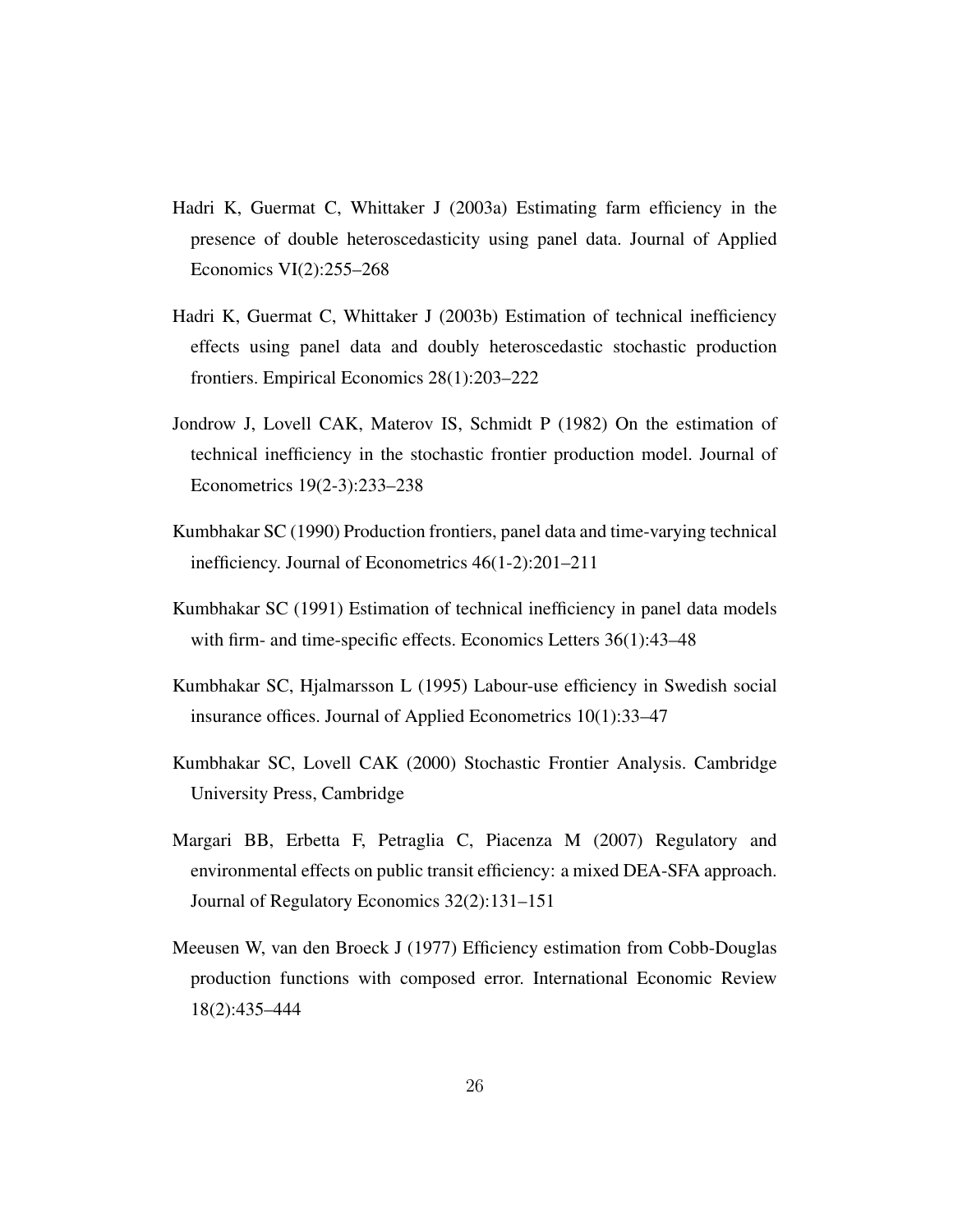- <span id="page-26-3"></span>Nieswand M, Hess B, Hirschhausen Cv (2008) Cost efficiency and market structure in German public bus transport, Dresden University of Technology, Chair of Energy Economics and Public Sector Management, Working Paper Efficiency Analysis 09
- <span id="page-26-5"></span>Piacenza M (2006) Regulatory contracts and cost efficiency: Stochastic frontier evidence from the Italian local public transport. Journal of Productivity Analysis 25(3):257–277
- <span id="page-26-1"></span>Pitt MM, Lee LF (1981) The measurement and sources of technical inefficiency in Indonesian weaving industry. Journal of Development Economics 9(1):43–64
- <span id="page-26-4"></span>Roy W, Yvrande-Billon A (2007) Ownership, contractual practices and technical efficiency: The case of urban public transport in France. Journal of Transport Economics and Policy 41(2):257–282
- <span id="page-26-8"></span>Saal DS, Parker D, Weyman-Jones T (2007) Determining the contribution of technical change, efficiency change and scale change to productivity growth in the privatized English and Welsh water and sewerage industry: 1985-2000. Journal of Productivity Analysis 28(1-2):127–139
- <span id="page-26-0"></span>Samuelson P (1983) Foundations of Economic Analysis, enlarged edn. Harvard University Press
- <span id="page-26-2"></span>Schmidt P, Sickles RE (1984) Production frontiers and panel data. Journal of Business & Economic Statistics 2(4):367–374
- <span id="page-26-7"></span>Train KE (2003) Discrete Choice Methods with Simulation. Cambridge University Press
- <span id="page-26-6"></span>Verband Deutscher Verkehrsunternehmen (2007) VDV Statistik 2006. Köln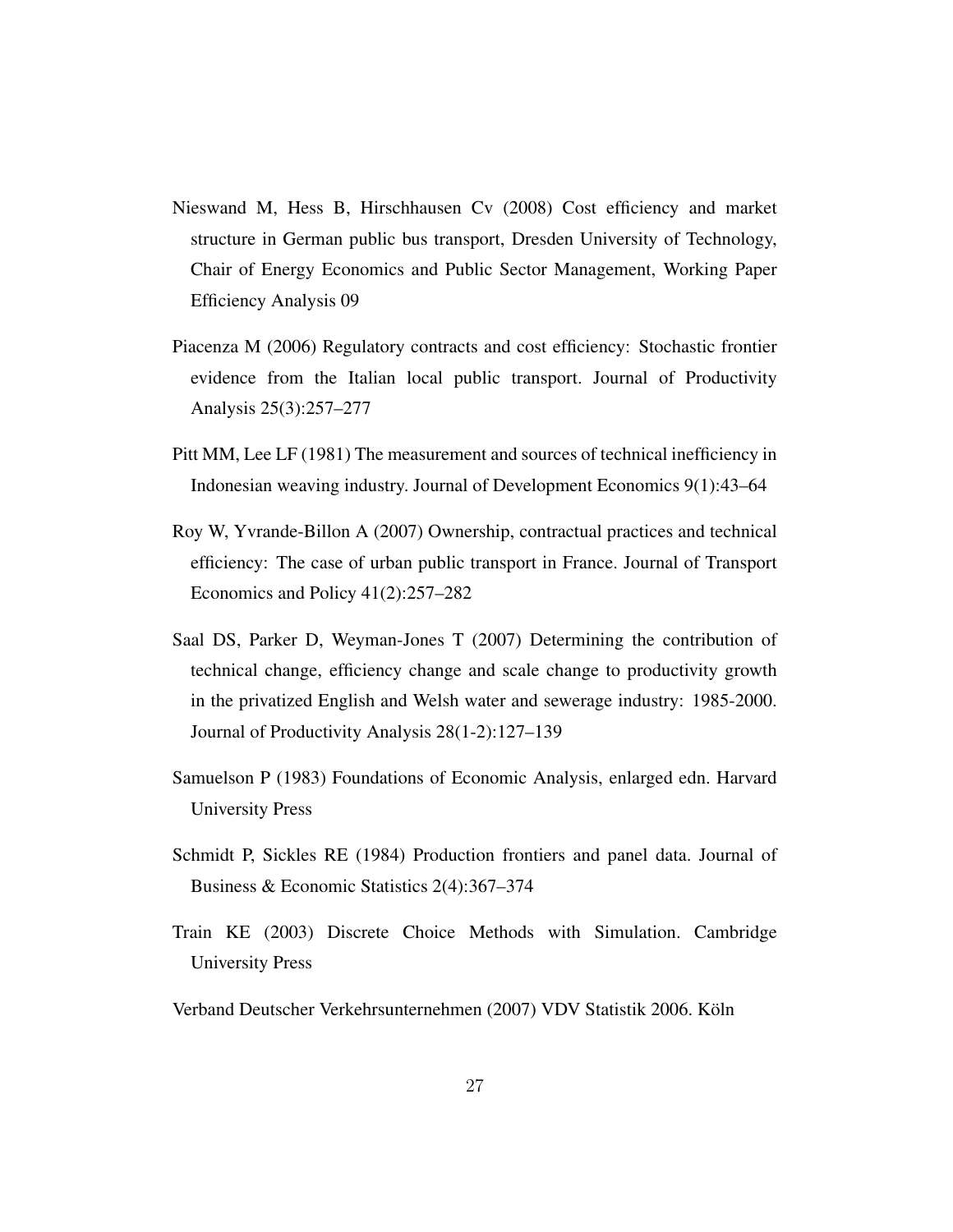<span id="page-27-0"></span>Verband Deutscher Verkehrsunternehmen (2008) VDV Statistik 2007. Köln

- <span id="page-27-1"></span>Viton PA (1992) Consolidations of scale and scope in urban transit. Regional Science and Urban Economics 22(1):25–49
- <span id="page-27-2"></span>Viton PA (1993) How big should transit be? Evidence on the benefits of reorganization from the San Francisco Bay Area. Transportation 20(1):35–57
- <span id="page-27-3"></span>Walter M (2009) Economies of scale and scope in urban public transport, Dresden University of Technology, Chair of Energy Economics and Public Sector Management, Working Paper Efficiency Analysis 19
- <span id="page-27-5"></span>Walter M, Haunerland F, Moll R (2009) Heavily regulated but promising prospects: Entry in the German express coach market, Dresden University of Technology, Chair of Energy Economics and Public Sector Management, Working Paper Transport Economics 16
- <span id="page-27-4"></span>Wang HJ (2003) A Stochastic Frontier Analysis of financing constraints on investment: The case of financial liberalization in Taiwan. Journal of Business & Economic Statistics 21(3):406–419



<span id="page-27-6"></span>Source: Own calculation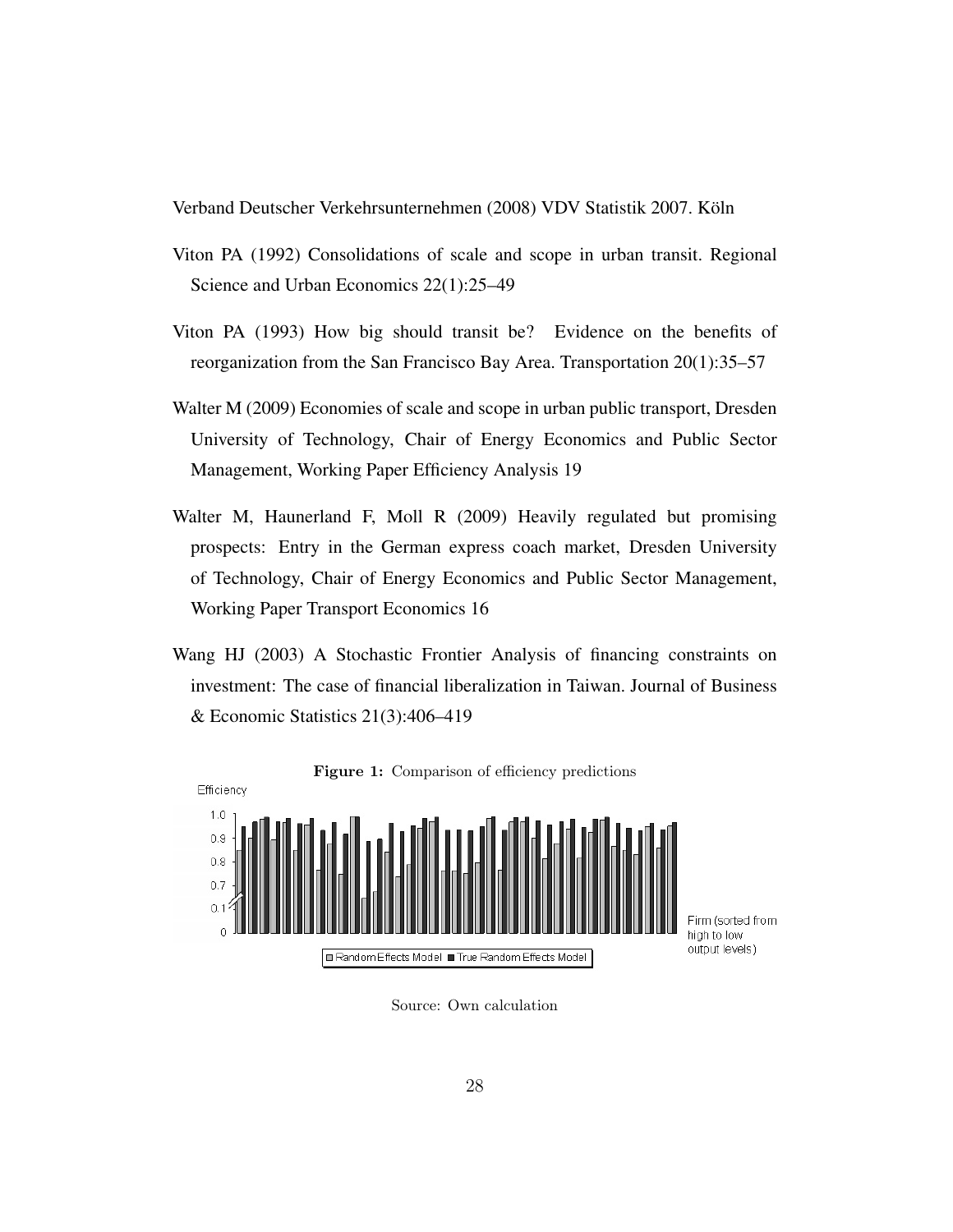|                             | Sum <sup>a</sup> | Min.           | Mean   | Median | Max.   | Std. Dev. |
|-----------------------------|------------------|----------------|--------|--------|--------|-----------|
| Total cost $(C)$            | 2822.67          | 11.70          | 111.14 | 70.13  | 363.23 | 86.82     |
| m EUR                       |                  |                |        |        |        |           |
| Share personnel costs       |                  | 0.19           | 0.46   | 0.46   | 0.62   | 0.08      |
| Share capital costs         |                  | 0.38           | 0.54   | 0.54   | 0.81   | 0.08      |
| Labour Price $(w_L)$        |                  | 30 639         | 49 636 | 50 409 | 82 610 | 8714      |
| [EUR/FTE]                   |                  |                |        |        |        |           |
| Capital Price $(w_K)$       |                  | 934            | 1917   | 1679   | 5064   | 766       |
| [EUR/seat]                  |                  |                |        |        |        |           |
| Output in m seat-kilometres |                  |                |        |        |        |           |
| Bus $(Y)$                   | 17 122           | 4              | 656    | 459    | 2303   | 503       |
| Rail-bound $(Q)$            | 27 482           | 50             | 1018   | 644    | 4800   | 974       |
| Inverse density             |                  | 138            | 862    | 787    | 2958   | 458       |
| index $(ID)^b$              |                  |                |        |        |        |           |
| Outsourcing share           |                  | 0.00           | 0.16   | 0.12   | 0.59   | 0.19      |
| $(OUT)^{c,d}$               |                  |                |        |        |        |           |
| Railcar utilisation         |                  | 47.33          | 135.66 | 128.11 | 250.23 | 39.27     |
| rate $(UR)^{e,d}$           |                  |                |        |        |        |           |
| Vehicles                    |                  |                |        |        |        |           |
| Bus                         | 3650             | $\overline{2}$ | 146    | 103    | 470    | 106       |
| Rail-bound                  | 2855             | $\,6$          | 124    | 85     | 513    | 106       |

<span id="page-28-0"></span>Table 1: Descriptive statistics

 $a_{Sum}$  values for 2006  $b$ Inhabitants per km network length  $c$ Based on total costs  $d$  Calculated over 254 observations (note that the RE model uses group means in z-variables)  $e$  Vehicle-km per day and vehicle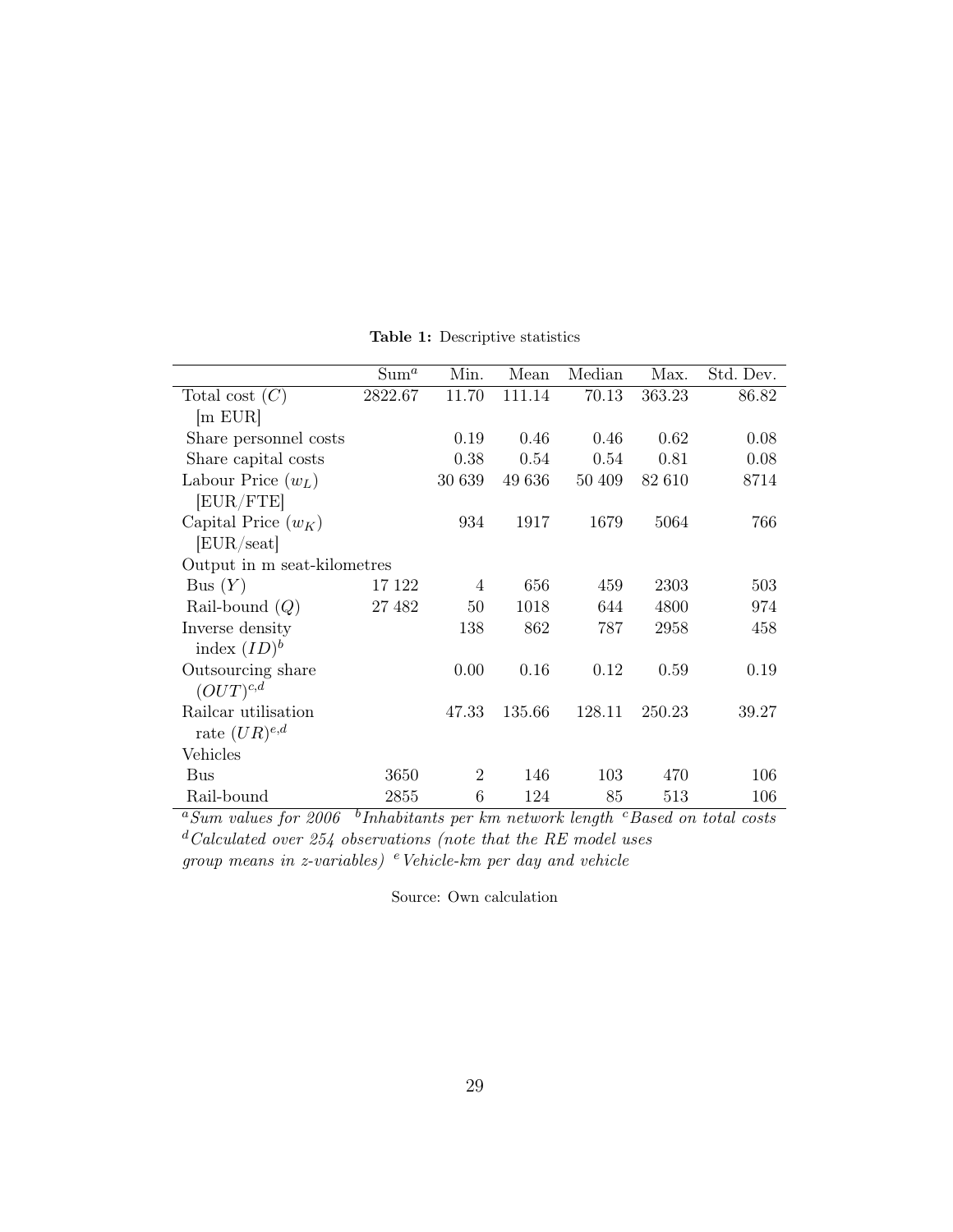|                |       |       | $w_L$ | $w_K$                   | ID    | OUT      | UR    |
|----------------|-------|-------|-------|-------------------------|-------|----------|-------|
| $\mathcal{C}$  | 0.837 | 0.920 |       | $0.242$ $0.218$ $0.227$ |       | 0.208    | 0.357 |
| $\overline{Y}$ |       | 0.707 | 0.253 | 0.007                   | 0.060 | 0.131    | 0.342 |
| Q              |       |       | 0.105 | 0.061                   | 0.239 | 0.110    | 0.335 |
| $w_L$          |       |       |       | 0.201                   | 0.083 | 0.268    | 0.226 |
| $w_K$          |       |       |       |                         | 0.154 | 0.663    | 0.501 |
| ID             |       |       |       |                         |       | $-0.123$ | 0.082 |
| OUT            |       |       |       |                         |       |          | 0.391 |

<span id="page-29-0"></span>Table 2: Data correlations

Figure 2: Kernel density of efficiency predictions



<span id="page-29-1"></span>Source: Own calculation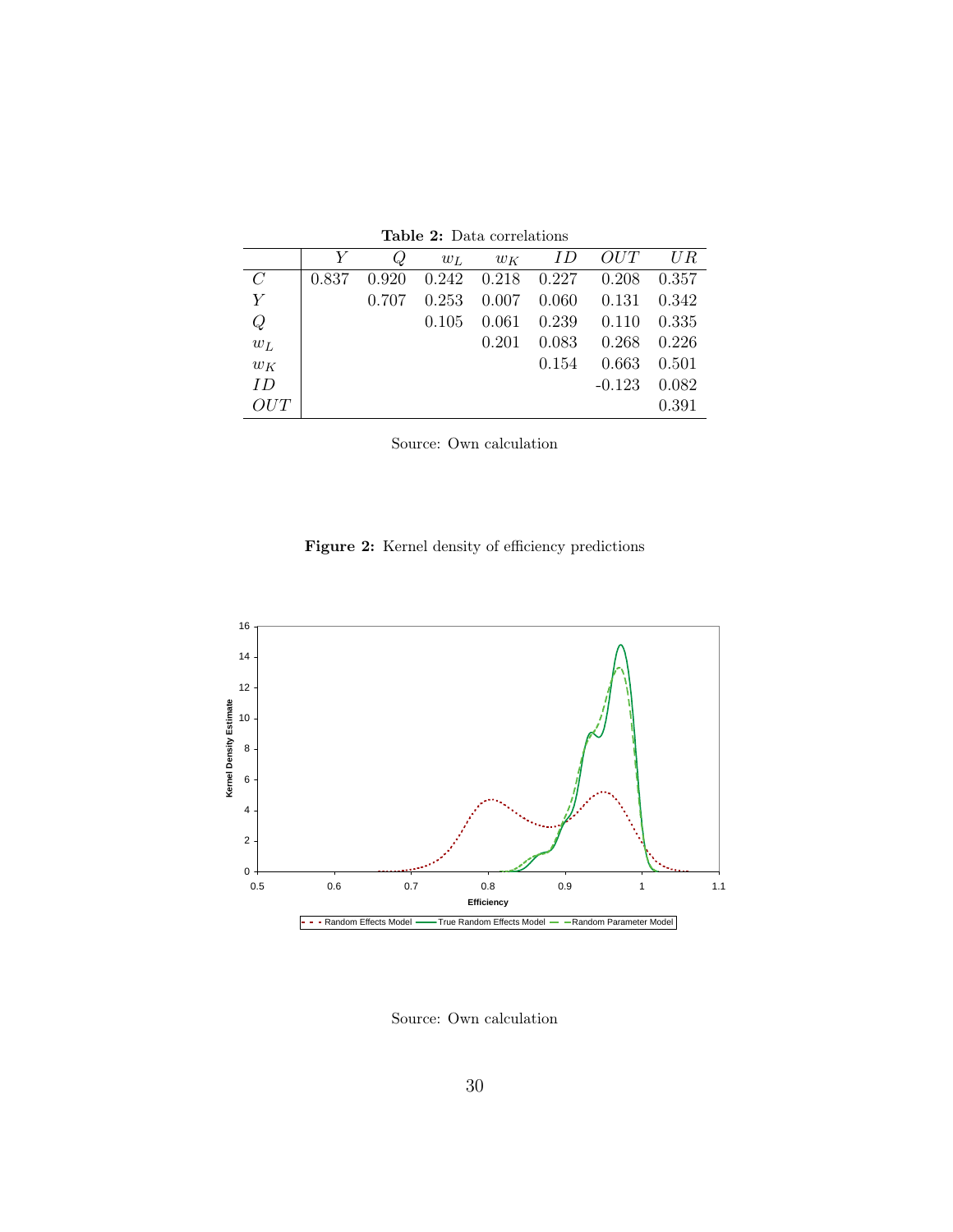| Model                           | $\overline{\text{RE}}$ | $_{\rm TRE}$          | $\overline{\text{RP}}$ |
|---------------------------------|------------------------|-----------------------|------------------------|
| Parameter                       | Estimate               | Estimate              | Estimate               |
| $\alpha$                        | $-.105**$              | .036                  | .013                   |
|                                 | (.044)                 | (.022)                | (.020)                 |
| $\sigma_\alpha$                 |                        | $.095***$             | $.096^{***}$           |
|                                 |                        | (.004)                | (.004)                 |
| $\beta_Y$                       | $.430***$              | $.406***$             | $387^{***}$            |
|                                 | (.053)                 | (.008)                | (.007)                 |
| $\sigma_{\beta_Y}$              |                        |                       | $.103***$              |
|                                 |                        |                       | (.005)                 |
| $\beta_Q$                       | $.494***$              | $.500***$             | $.493***$              |
|                                 | (.026)                 | (.007)                | (.006)                 |
| $\sigma_{\beta_Q}$              |                        |                       | $.030^{***}$           |
|                                 |                        |                       | (.003)                 |
| $\beta_K$                       | $.464***$              | $.467***$             | $.473***$              |
|                                 | (.040)                 | (.011)                | (.010)                 |
| $\beta_{YY}$                    | $.145^{**}$            | $165^{***}$           | $159***$               |
|                                 | (.071)                 | (.007)                | (.006)                 |
| $\beta_{QQ}$                    | $.151^{***}$           | $.150^{***}$          | $.162^{***}$           |
|                                 | (.038)                 | (.008)                | (.007)                 |
| $\beta_{KK}$                    | $.381^{*}$             | $276***$              | $252^{***}$            |
|                                 | (.230)                 | (.047)                | (.044)                 |
| $\beta_{YQ}$                    | $-.098**$              | $-.149***$            | $-.152***$             |
|                                 | (.049)                 | (.008)                | (.008)                 |
| $\beta_{YK}$                    | .061                   | .019                  | .024                   |
|                                 | (.059)                 | (.019)                | (.018)                 |
| $\beta_{QK}$                    | $-.058$                | $-.058***$            | $-.059^{***}$          |
|                                 | (.040)                 | (.018)                | (.017)                 |
| $\beta_{1998}$                  | $-.058$                | $-.033$               | $-.032$                |
| $\beta_{1999}$                  | $-.057$                | $-.041$               | $-.041$                |
| $\beta_{2000}$                  | $-.098**$              | $-.074**$             | $-.073***$             |
| $\beta_{2001}$                  | $-.126***$             | $-.091***$            | $-.091***$             |
| $\beta_{2002}$                  | $-.160***$             | $-.121***$            | $-.122***$             |
| $\beta_{2003}$                  | $-.212***$             | $-.162***$            | $-.161***$             |
| $\beta_{2004}$                  | $-.235***$             | $-.186***$            | $-.186***$             |
| $\beta_{2005}$                  | $-.236***$             | $-.182***$            | $-.183***$             |
| $\beta_{2006}$                  | $-.237***$             | $-.184***$            | $-.185***$             |
| $\beta_{ID}$                    | $.064***$              | $.047***$             | $.050***$              |
|                                 | (.029)                 | $(0.008)$<br>6.072*** | (.008)                 |
| $\gamma_0$                      |                        |                       | $6.134***$             |
|                                 |                        | (1.616)               | (1.563)                |
| $\gamma_{OUT}$                  |                        | $-.260*$              | $-.252^{*}$            |
|                                 |                        | (.145)                | (.134)                 |
| $\gamma_{UR}$                   | $-2.744$               | $-6.749^{***}$        | $-6.722***$            |
|                                 | (2.331)                | (2.037)               | (1.970)                |
| $\sigma_u$                      | .714                   | .035                  | .036                   |
| $\lambda = \sigma_u / \sigma_v$ | 12.948                 | .799                  | .888                   |

<span id="page-30-0"></span>Table 3: Regression results

∗∗∗significant at 1 per cent, ∗∗significant at 5 per cent, ∗ significant at 10 per cent; standard errors in parentheses (omitted for year dummies for reasons of space)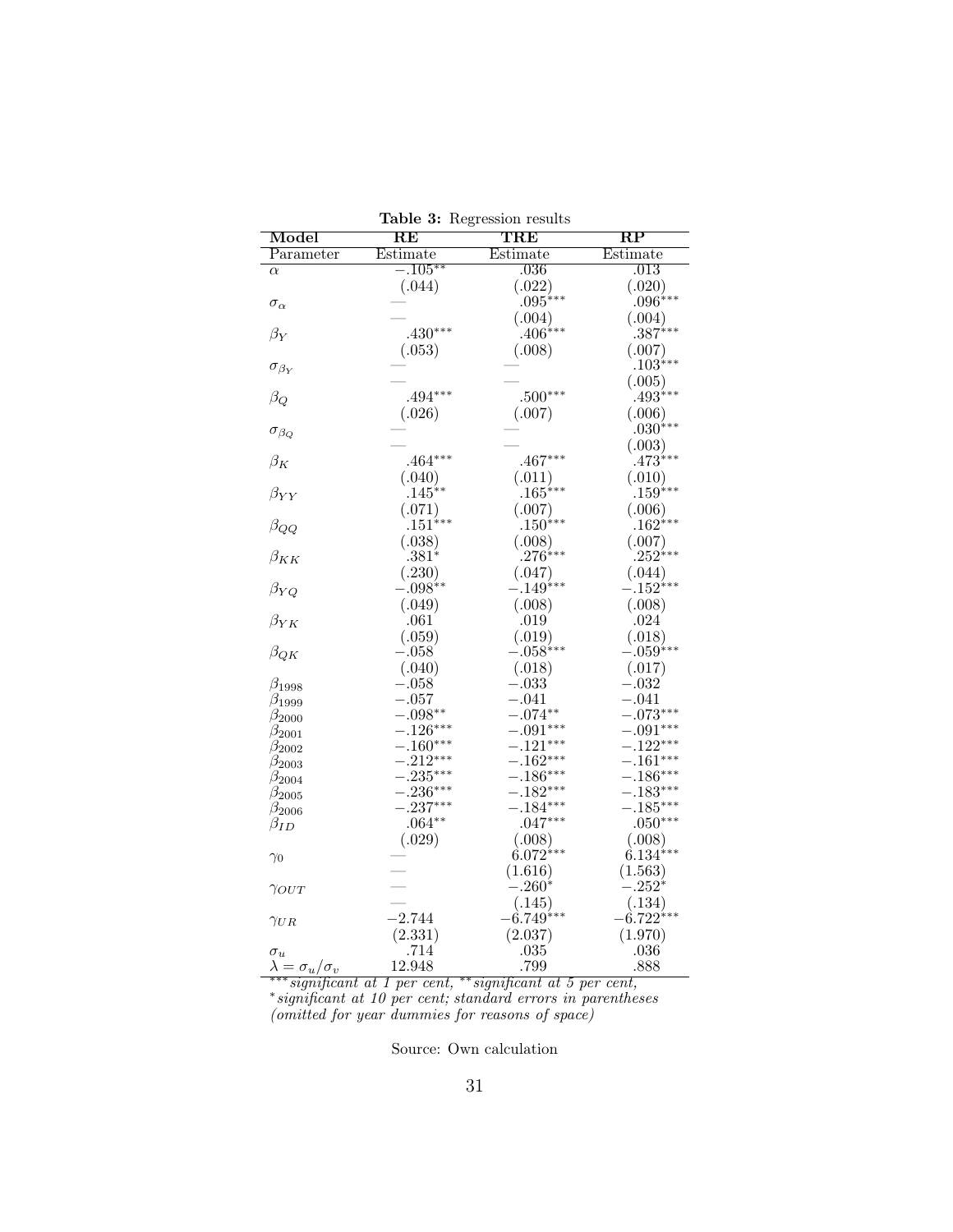<span id="page-31-0"></span>

| Table 4: Descriptive efficiencies |  |  |
|-----------------------------------|--|--|
|-----------------------------------|--|--|

| Model              | <b>RE</b> | TRE   | $\bf RP$ |
|--------------------|-----------|-------|----------|
| Minimum            | 0.650     | 0.855 | 0.844    |
| Mean               | 0.862     | 0.952 | 0.949    |
| Median             | 0.866     | 0.960 | 0.954    |
| Maximum            | 0.990     | 0.993 | 0.993    |
| Standard deviation | 0.090     | 0.031 | 0.032    |
| N                  | 39        | 254   | 254      |

Source: Own calculation

<span id="page-31-1"></span>

|  |  |  | Table 5: Efficiency correlations |
|--|--|--|----------------------------------|
|--|--|--|----------------------------------|

| Model RE |         | <b>TRE</b> | <b>RP</b>         |
|----------|---------|------------|-------------------|
| R.E      | 100.00% | 95.58%     | 96.11\%           |
| TRE      |         | 100.00%    | 98.52\% [98.75\%] |
| RР       |         |            | 100.00%           |

Based on average firm values (39 obs.) In brackets based on all observations

Source: Own calculation

<span id="page-31-2"></span>

|  | <b>Table 6:</b> Rank correlations |
|--|-----------------------------------|
|  |                                   |

| Model      | - R.E   | TRE     | RР              |
|------------|---------|---------|-----------------|
| R.E        | 100.00% | 94.99%  | 95.50%          |
| <b>TRE</b> |         | 100.00% | 97.70% [98.77%] |
| $\bf RP$   | -       | -       | 100.00%         |

Based on average firm values (39 obs.) In brackets based on all observations